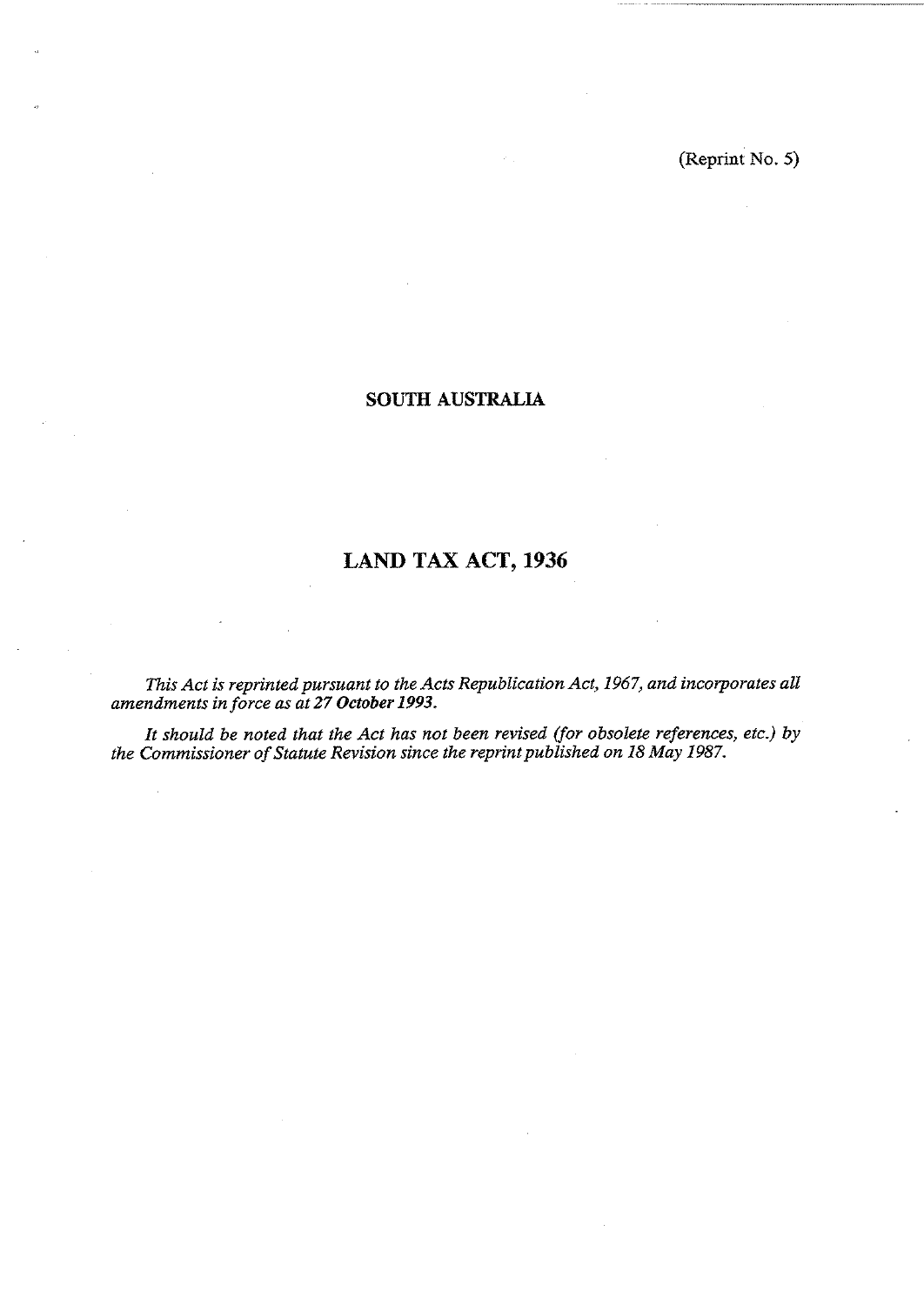## **SUMMARY OF PROVISIONS**

#### PART I PRELIMINARY

#### Section

- 1. Short title<br>4. Interpretat
	- **Interpretation**

## PART I1

#### ADMINlSTRATION

- 
- **4a** Tbe Commissioner and staff 5. Administration by Commissioner
- 5. Administration by Commissioner<br>7. Commissioner may act as a State taxation officer<br>7a. Secrecy
- **72** Secrecy

#### PART Ill

#### THE TAXES ON LAND

- 
- 10. Exemption from land tax 10a Exemption of certain residential land \*om land tax
- 11. Taxable value of land 12. Scale of land tax
- 
- 12c. Defined rural areas<br>12d. Defined shack-site a
- 
- 12d. Defined shack-site areas<br>13. Minimum tax<br>15. Tax in cases where there
- 13. Minimum **tar 15.** Tax in **cases** where lhere are two or more owners

#### PART N LIABILITY AND DISTRIBUTION OF LIABILITY

#### Liability **to Tax**

- 31. Liability to land tax<br>32. Change of ownershi<br>33. Taxpayers represent
- Change of ownership
- Taxpayers representative capacity

#### *Disaibhn of Burden of Taxation*

- 34. Liability for tax to be joint and several<br>35. Distribution of burden<br>40. Indemnity to taxpayer in representative
- Distribution of burden
- 
- 40. Indemnity to taxpayer in re resenntive capacir) **42.** Conrracrs, etc.. to evade lani **tax** 
	-

#### PART VI

#### COLLECTION AND RECOVERY OF TAX

#### *Time for* Payment

- 
- 56. Time for payment of tax 56a. Request for detailed statement of tax claim
- 
- 
- 56. Time for payment of tax<br>
56 a. Request for detailed statement of tax claim<br>
57. Power of Commissioner to extend time for payment<br>
58. Fines for unpaid land tax<br>
58a. Postponement and remission of tax in cases of hards 58. Fines for unpaid land tax 58a. Postponement and remission of **tax** in **cases** of hardship

#### *Recovery of Taxes*

- 
- 59. Recovery of land tax as a debt 61. Power to collect tax from persons owing money to taxpayer
- **62.** Notice of intention to let or sell 65. Transfer of land to the Crown
- 
- **66.** Land **tax** to be a first charge on land
- **66a** Certificates in repepect of liability to land tax 66. Certificates in respect of liability<br>67. No statute of limitation to apply<br>68. Alterations to valuations or asses
- 
- Alterations to valuations or assessments of tax

#### PART VII

#### MISCELLANEOUS

- 
- 
- 
- 
- 
- 
- 
- 68a. Objections<br>
68b. Appeal<br>
68c. Tax recoverable<br>
73. Powers of inspection and inquiry<br>
74. Commissioner may cause a person<br>
76. Summary procedure<br>
77. Prosecution may be commenced v 76. Summary procedure<br>77. Prosecution may be commenced within three years
- 80. Regulations

. .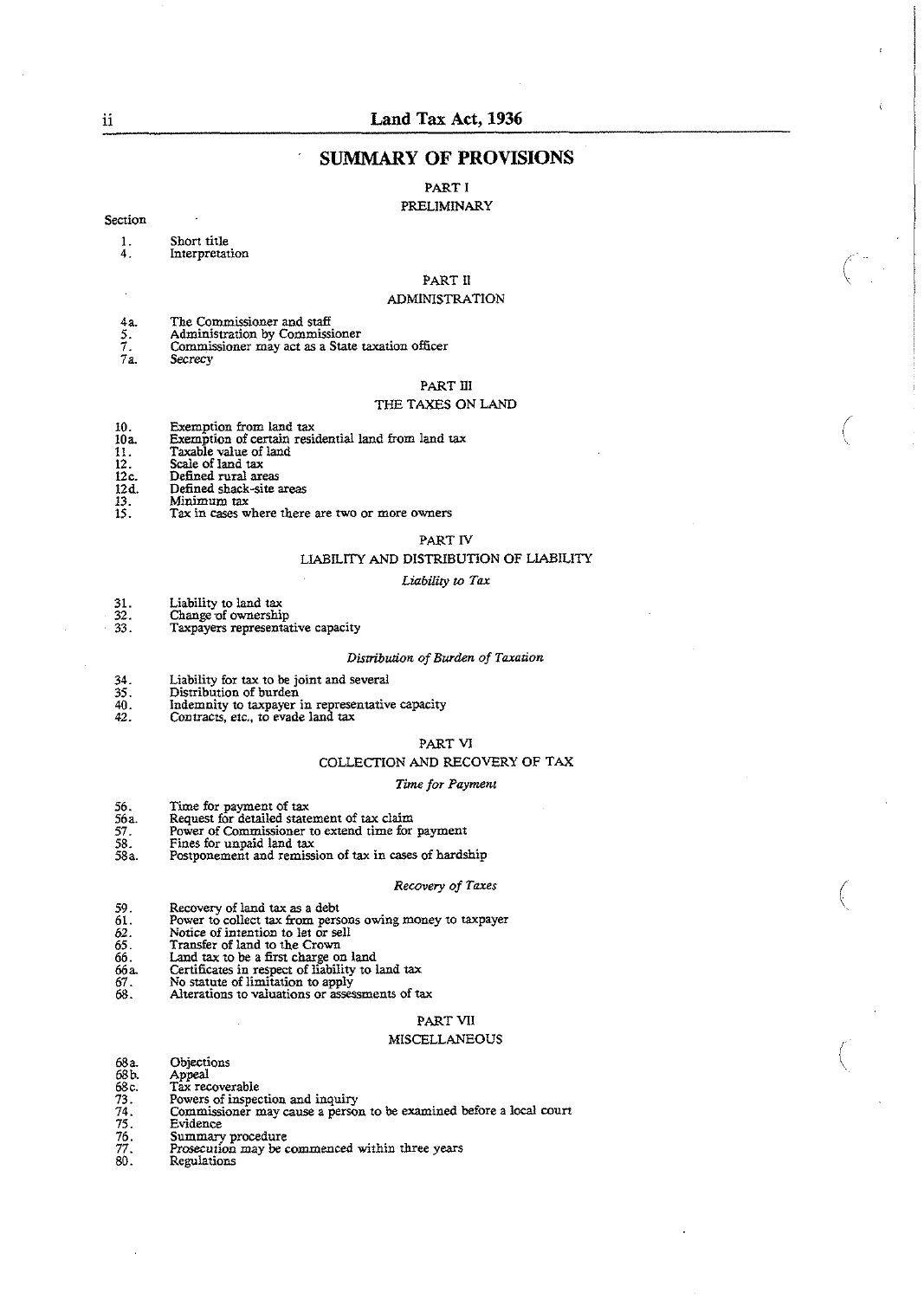## **LAND TAX ACT, 1936**

#### being

#### Land Tax Act, 1936, No. 2318 of 1936 [Assented to 26 November  $1936$ ]<sup>1</sup>

#### as amended by

Land Tax Act Amendment Act, 1942, No. 34 of 1942 [Assented to 26 November 1942] Land Tax Act Amendment Act, 1948, No. 16 of 1948 (Assented to 23 September 1948) Land Tax Act Amendment Act, 1952, No. 47 of 1952 [Assented to 4 December 19521' Land Tax Act Amendment Act, 1961, No. 8 of 1961 [Assented to 19 October 1961]<sup>3</sup><br>Land Tax Act Amendment Act, 1965, No. 32 of 1965 [Assented to 2 December 1965]

<sup>1</sup> Came into operation 7 January 1937: *Gaz.* 7 January 1937, p. 1.

 $\overline{2}$ For operation and application see Act No. 47 of 1952, s. 18.

3 For operation and application see Act No. 8 of 1961, s. 13.

Came into operation 22 February 1968, being the day on which the Real Property Act Amendment (Strata Titles) Act, 1967, came into operation: *Gaz*. 22 February 1968, p. 515.

Came into operation 21 May 1970: *Gaz*. 21 May 1970, p. 1842.

Came into operation 30 June 1971: *Gaz.* 10 June 1971, p. 2830.

Came into operation at midnight on 30 June 1972: s. 2.

Came into operation 1 June 1972: s. 2.

Came intooperation **1** July 1973: s. 2.

<sup>10</sup> Came into operation 2 June 1975: *Gaz.* 22 May 1975, p. 1987.

 $11$ Came into operation 1 July 1975: s. 2.

<sup>12</sup> Came into operation 30 June 1976: s. 2.

<sup>13</sup>Came into operation 30 June 1977: s. 2.

14Came into operation 1 July 197% s. 2.

<sup>15</sup> Came into operation 30 June 1979: s. 2

I6Came intooperation 30 June 1981: *Gar.* 4 June 1981, p. 1640.

<sup>17</sup> Came into operation (except s. 15) 30 June 1982: s. 2; s. 15 came into operation 8 December 1983: *Gaz*. 8 December 1983, <sup>1</sup>'Came into operation (except s. 15) 30 J<br>p. 1616.<br><sup>18</sup>Came into operation 30 June 1983: s. 2.

<sup>19</sup>Came into operation 11 July 1985: *Gaz.* 4 July 1985, p. 6.<br><sup>20</sup>Came into operation at midnight on 30 June 1985: s. 2.

<sup>21</sup> Came into operation (except s. 7 and the schedule) at midnight on 30 June 1986: s. 2(1); remainder of Act came into operation 18 May 1981: *Gaz.* 23 April 1987, p. 1072.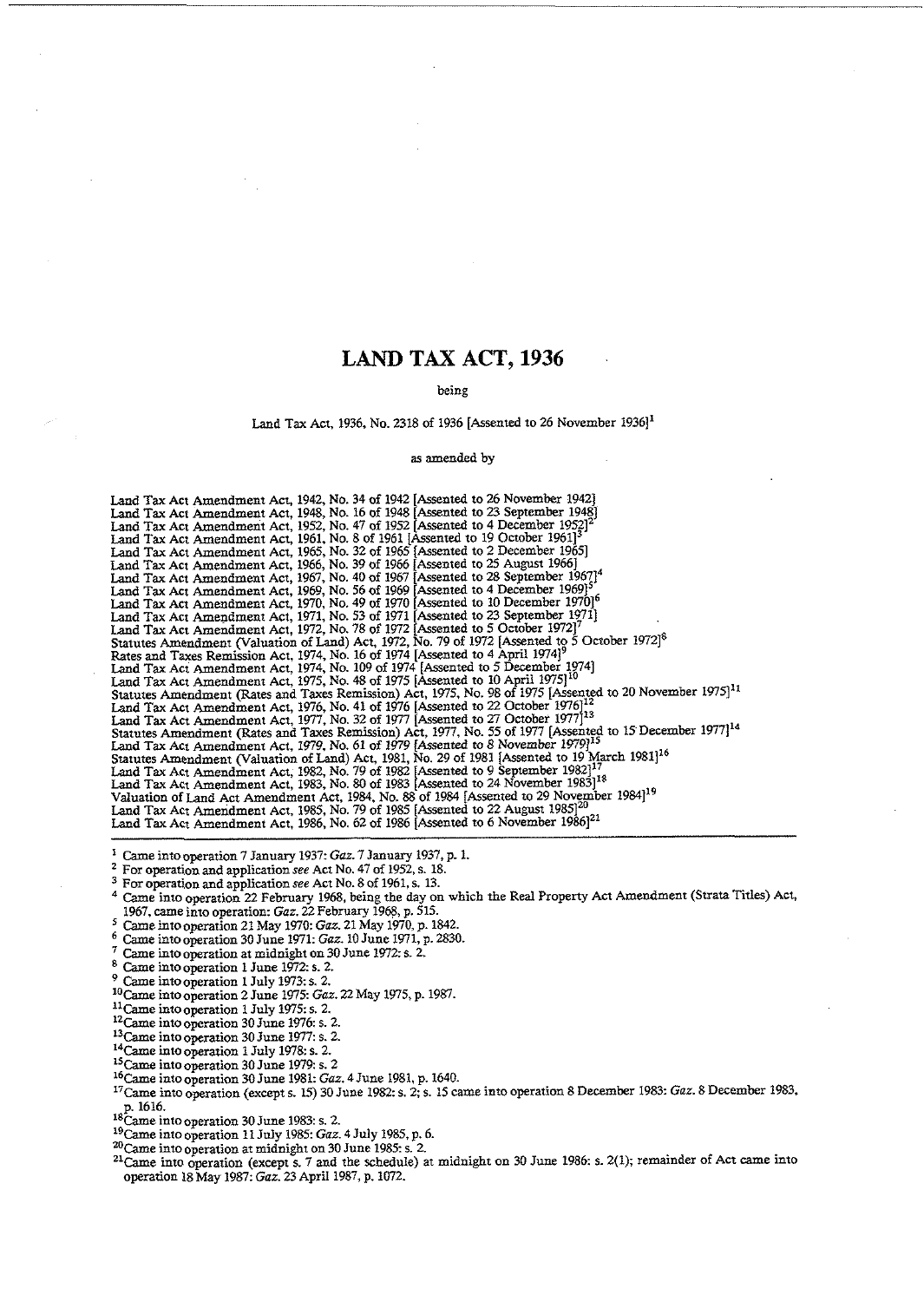| LAHU IAA ACL IJJU                                                                                              |
|----------------------------------------------------------------------------------------------------------------|
|                                                                                                                |
| Rates and Land Tax Remission Act, 1986, No. 78 of 1986 [Assented to 4 December 1986] <sup>1</sup>              |
| Statutes Amendment (Taxation) Act, 1987, No. 2 of 1987 [Assented to 5 March 1987]                              |
| Land Tax Act Amendment Act, 1987, No. 72 of 1987 [Assented to 5 November 1987] <sup>2</sup>                    |
| Land Tax Act Amendment Act, 1988, No. 63 of 1988 [Assented to 27 October 1988] <sup>3</sup>                    |
| Land Tax Act Amendment Act, 1989, No. 48 of 1989 [Assented to 31 August 1989] <sup>4</sup>                     |
| Land Tax Act Amendment Act, 1990, No. 44 of 1990 [Assented to 25 October 1990] <sup>5</sup>                    |
| Land Tax (Miscellaneous) Amendment Act 1991 No. 46 of 1991 [Assented to 21 November 1991] <sup>6</sup>         |
| Land Tax (Rates) Amendment Act 1992 No. 50 of 1992 [Assented to 29 October 1992]'                              |
| Statutes Amendment (Expiation of Offences) Act 1992 No. 71 of 1992 [Assented to 19 November 1992] <sup>8</sup> |

Land Tax (Rates) Amendment Act 1993 No. 77 of 1993 [Assented to 27 October 1993] $^9$ 

#### An Act to consolidate the enactments relating to the imposition, assessment, and collection of **taxes** upon land.

2 Land **Tax** Act, **1936** 

The Parliament of South Australia enacts as follows:

#### PART I

#### PRELIMINARY

## Short title

**1.** This Act may be cited as the *Land Tax Act, 1936.* 

#### Interpretation

4. (1) In this Act, unless the contrary intention appears—

"business of primary production" means the business of agriculture, pasturage, horticulture, viticulture, apiculture, poultry farming, dairy farming, forestry or any other business consisting of the cultivation of soils, the gathering in of crops, the rearing of livestock or the propagation and harvesting of fish or other aquatic organisms:

"the Commissioner" means the Commissioner of Land **Tax** or any deputy of the Commissioner of Land Tax and includes any other person while performing any of the duties or functions of the commissibner of Land **Tax:** 

"company" includes any corporate body:

| $\begin{array}{ccccccccccccccccccccc} \ast & \times & \times & \times & \times & \times & \times & \times & \times & \times & \times \end{array}$ |  |  |  |  |
|---------------------------------------------------------------------------------------------------------------------------------------------------|--|--|--|--|

'Came into operation 1 April 1987: **Gar.** 26 March 1987, p. 702.

 $^2$ Came into operation at midnight on 30 June 1987: s. 2.

 $^3$ Came into operation at midnight on 30 June 1988: s. 2.

 $^4$ Came into operation at midnight on 30 June 1989: s. 2.

 $^5$ Came into operation at midnight on 30 June 1990: s. 2.

6Came into operation at midnight on 30 June 1991: s. 2.

 $7$ Came into operation at midnight on 30 June 1992: s. 2.

'Came into operation 1 March 1993: Gaz. 18 February 1993, p. 600. 9Came into operation at midnight on 30 June 1993: **s.** 2.

Note: *I.* Asterisks indicate repeal or deletion of text.

**2.** For the legislative history of the Act see Appendix **1.** Entries appearing in Me Appendix in bold type indicate the amendments incorporated since the last reprint.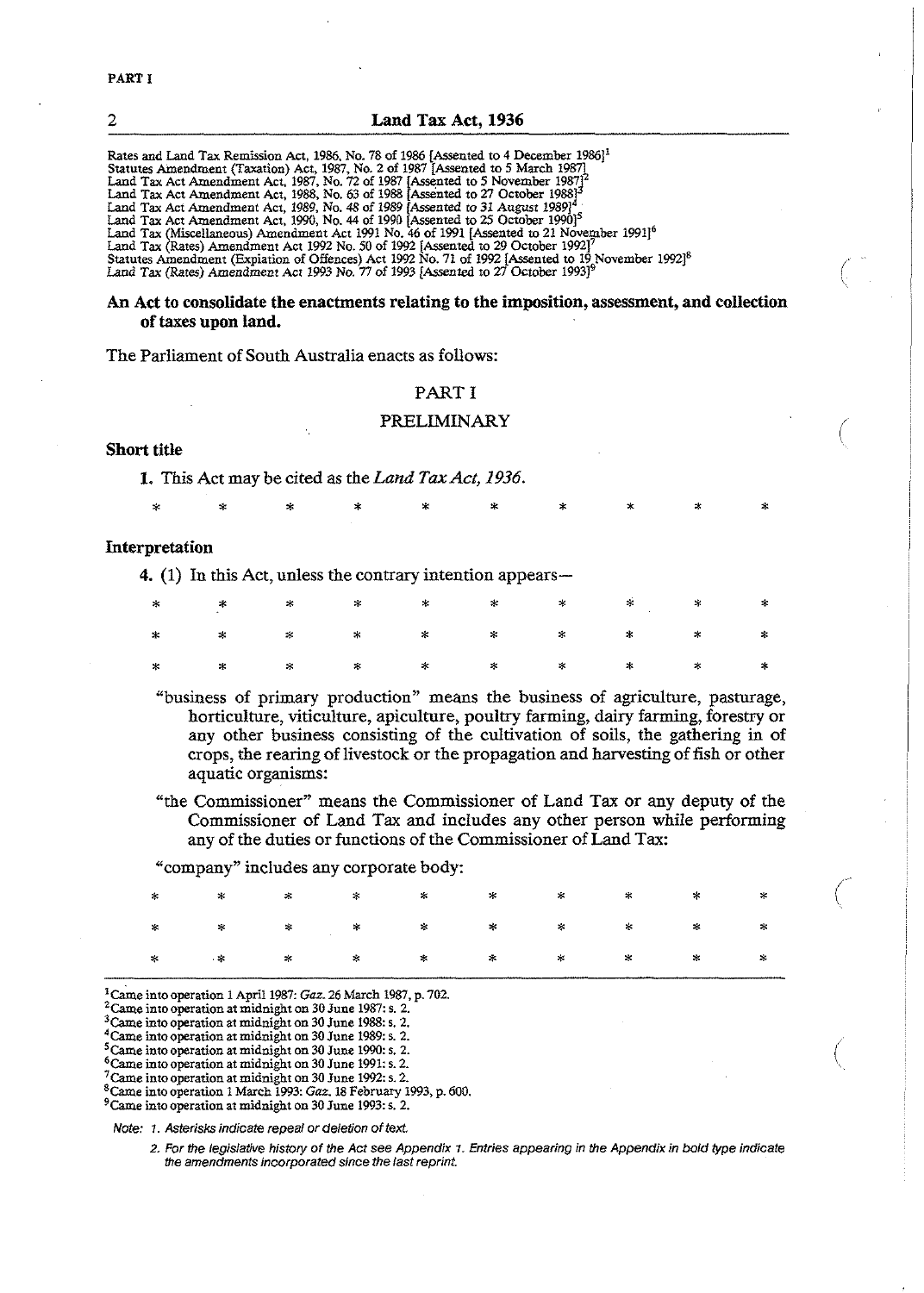"defined rural area"' means an area declared by the Governor under section 12c:

- "defined shack-site area" means an area' declared by the Governor under section **12d:**
- "determination of site value" in relation to land means a determination or assessment of site value in force under the *Valaation of Land Act, 1971:*

|  |  |  |  | $\begin{array}{ccccccccccccccccccccc} \ast & \times & \times & \times & \times & \times & \times & \times & \times & \times & \times & \times \end{array}$ |  |
|--|--|--|--|------------------------------------------------------------------------------------------------------------------------------------------------------------|--|
|  |  |  |  |                                                                                                                                                            |  |

"land used for primary production" means any parcel of land of not less than 0.8 hectare in area as to which the Commissioner is satisfied -

(a) that the land is used wholly or mainly for the business of primary production;

and

- (b) where the land is within a defined rural area that the principal business of the owner of the land-
	- (i) is primary production of the type for which the land is used and the land is used to a significant extent for the purposes of that business;
	- or
	- **(i)** is the business of processing or marketing primary produce and the land or produce of the land is used to a significant extent for the purposes of that business:

"land tax" means any tax imposed by this Act:

"liquidator" means a person who, whether or not appointed as liquidator, is required **by** law to carry out the winding up of a company:

"notice" means any notice, written or printed, or partly written or partly printed:  $"$ owner" $-$ 

- (a) in relation to land alienated from the Crown by grant in fee simple means any person (other than a mortgagee of the land)-
	- (i) who holds;
	- (ii) who is entitled to;

or

(iii) who is entitled to purchase or acquire,

a legal or equitable estate of fee simple in the land or any other estate or interest (other than an estate or interest of leasehold) in the land conferring a right to possession of the land;

- *(b)* in relation to land of the Crown subject to any agreement for sale, or right of purchase, means the person entitled to the benefit of that agreement or right of purchase;
- (c) in relation to land held under perpetual lease, means the holder of that lease:

**3**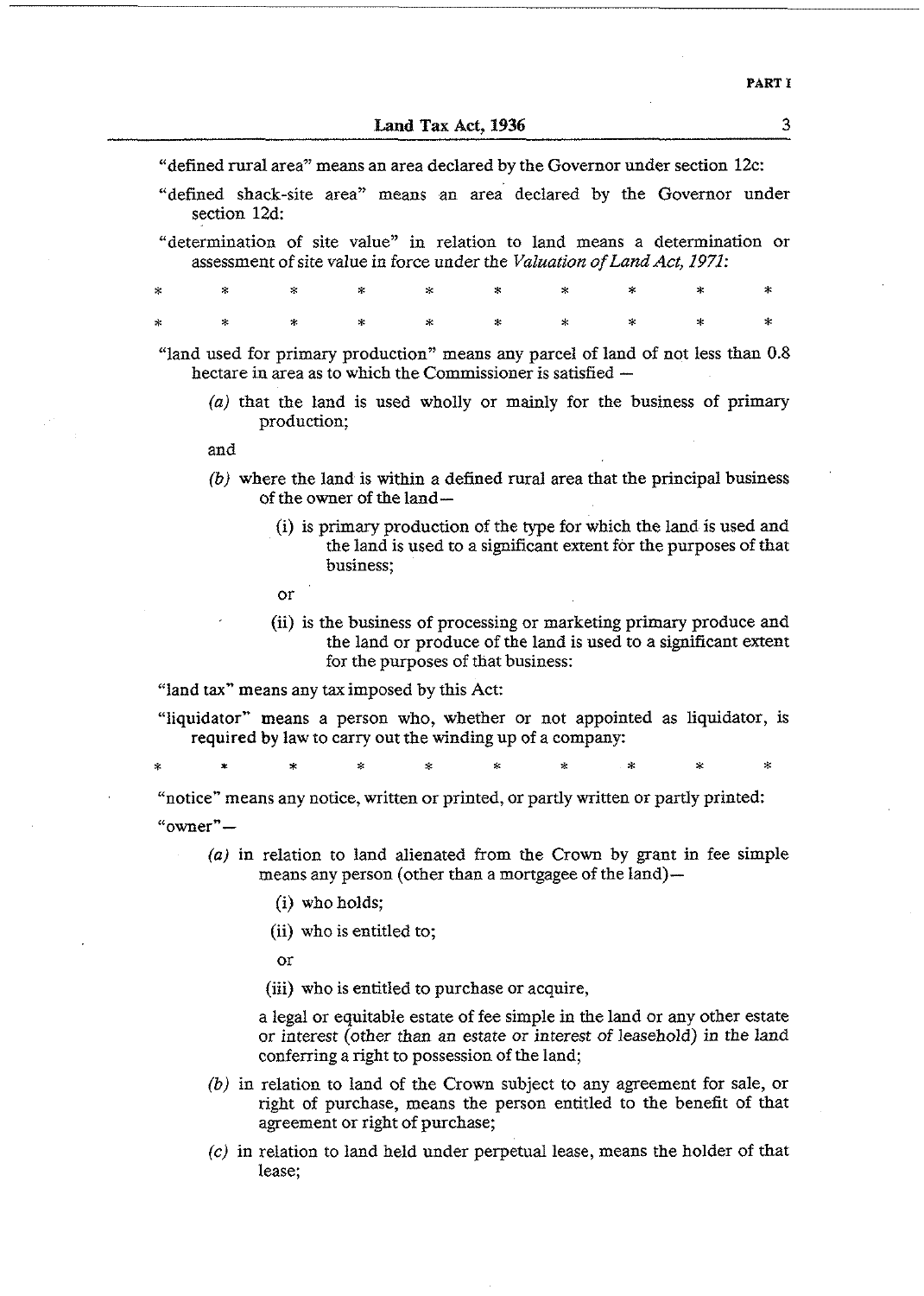*(d)* in relation to land held under a shack site lease, means the holder of that lease;

and

*(e)* in relation to land in a defined shack-site area, means the occupier of the land:

"particular notice" means a notice served personally, or by leaving it at, or posting it addressed to, the usual or last known place of residence or business of the person to whom or to which the notice is intended to be given, or, by affixing it conspicuously on any land to which the notice relates:

"retirement village" means retirement village as defined in the *Retirement Villages Act, 1987:* 

"returns" includes all returns, declarations, statements, and information that are required to be furnished under this Act:

- "shack site lease" means a lease for the occupation of land for holiday, recreational or residential purposes where-
	- *(a)* the land is situated on or adjacent to the banks of the River Murray, a tributary of the River Murray, or a lake or lagoon connected **with** the River Murray or a tributary of the River Murray;

/

 $(b)$  the lease was, as at midnight on 30  $J$ une, 1989, registered over the relevant land;

and

*(c)* the term of the lease is at least 40 years:

- "site value" in relation to land has the meaning assigned by the *Valuation of Land Act, 1971:*
- "tax" means land tax, all interest payable in respect of land tax, and any fine imposed under this Act:

"taxpayer" includes every person who is liable to pay any tax pursuant to this Act:

"taxpayer in a representative capacity" means a taxpayer in respect of land to which the taxpayer is not beneficially entitled:

"trade" includes profession, trade, business, and avocation. \* \* \* \* \* \* \* \* \* \*  $\ast$ 

*Note: For definition of divisional penalties (and divisional expiation fees) see Appendix 2.*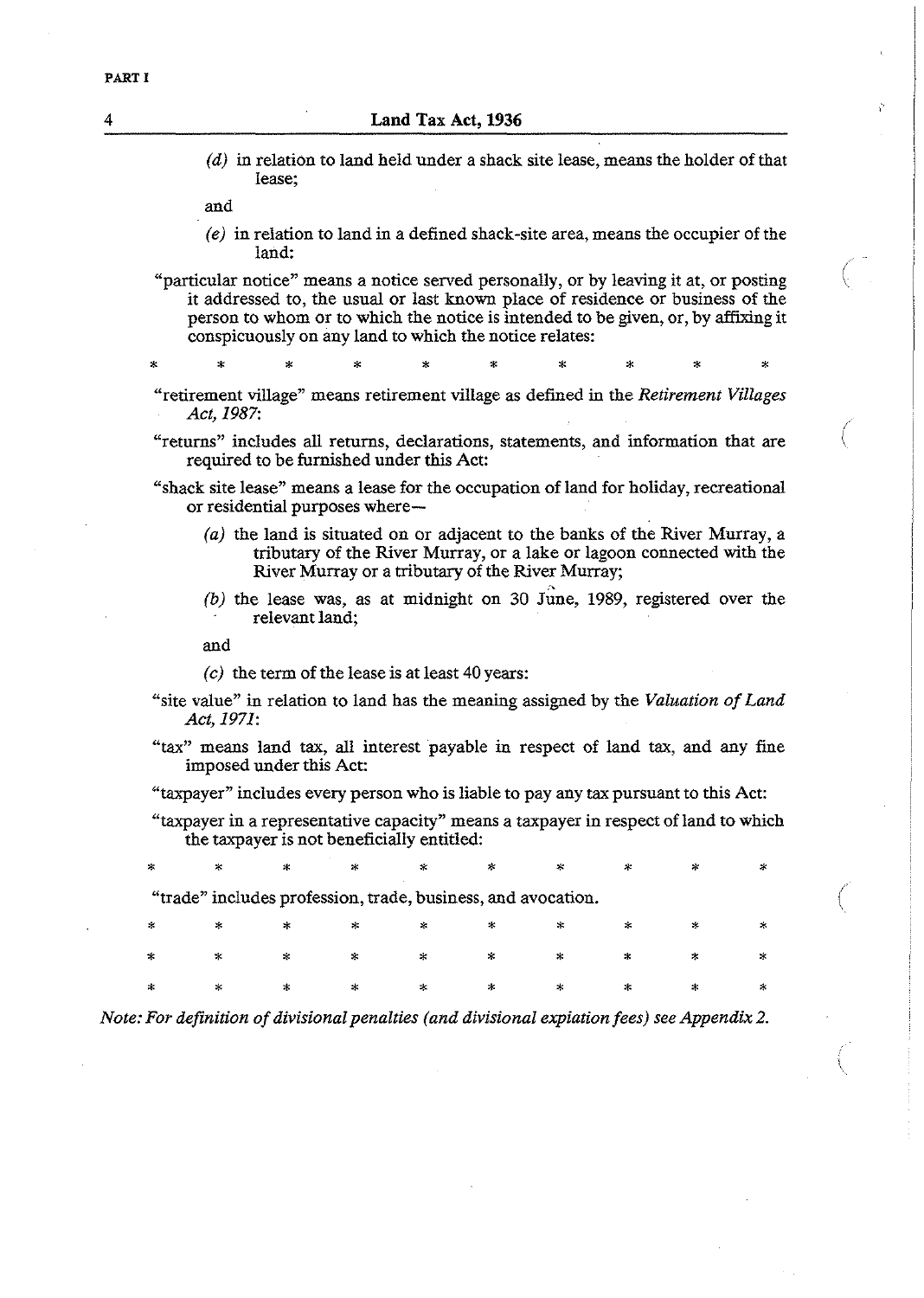**Land Tax Act, 1936** 5

## PART **11**

## ADMINISTRATION

## The Commissioner and **staff**

4a. **(1)** There shall be a Commissioner of Land Tax.

(2) The Commissioner shall have such staff as is necessary for the administration of this Act.

**(3)** The Commissioner and the Commissioner's staff are Public Service employees.

## Administration by Commissioner

**5.** The Commissioner has the general administration of this Act.

\* \* \* \* \* \* \* \* \* \*

## Commissioner may act as a State taxation officer

7. The Commissioner may perform the functions of a State taxation officer under Part IIIA of the *Taxation Administration Act I953* of the Commonwealth.

#### **Secrecy**

7a. A person shall not divulge or communicate information acquired in, or in connection with, the administration of this Act, except-

- (a) **with** the consent of the person from whom the information was obtained;
- (b) in connection with the administration of this Act;

 $(c)$  to  $-$ 

(i) the Commonwealth Commissioner of Taxation;

or

(ii) an officer of this or another State, or of a Territory, employed in the administration of laws relating to taxation;

(d) to the Commissioner for Corporate Affairs;

or

*(e)* for the purposes of legal proceedings under this Act.

Penalty: \$10 000.

\* \* \* \* \* \* \* \* \* \*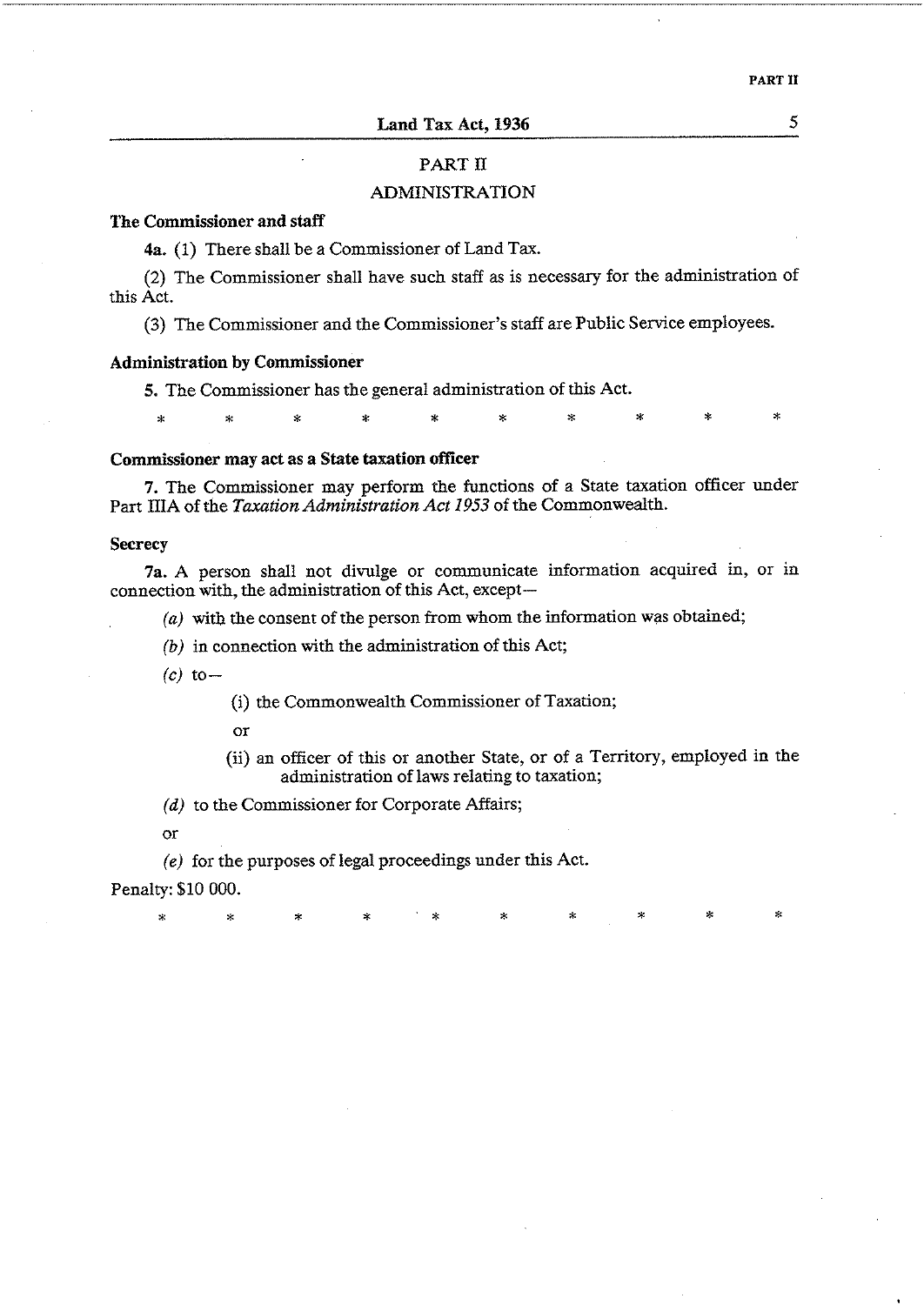## PART **I11**

## THE TAXES **ON** LAND

## **Exemption from land tax**

- **10. (1)** Taxes are imposed on all land in the State, with the following exceptions:
	- (a) land of the Crown that is not subject to $-$ 
		- (i) a perpetual lease;
		- or
		- (ii) an agreement for sale or right of purchase;
	- *(b)* park land, public roads, public cemeteries, and other public reserves;
	- *(c)* land used solely for religious purposes, or used solely for the purposes of a hospital subsidized by the Government of the State, or used by any institute under the *Libraries Act, I982;* (
	- $(d)$  land that is  $-$ 
		- (i) owned by an association whose objects are or include the supplying to necessitous or helpless persons of living accommodation, food, clothing, medical treatment, nursing, pre-maternity or maternity care, or other help, either without cost to such persons or in return for payments or services the amount or value of which is in the Commissioner's opinion substantially less than the value of the accommodation, food, clothing, treatment, nursing, care or help supplied;

and

- (ii) solely or mainly used for all or any such purposes;
- *(e)* land that is-
	- (i) owned by an association which receives an annual grant or subsidy from money voted by Parliament;

and

- (ii) in the Commissioner's opinion, solely or mainly used for the purposes for which the grant or subsidy is made;
- $(f)$  land that is let to or occupied by an association of the kind mentioned in paragraph *(d)* or *(e),* and that is used solely or mainly for purposes mentioned in those paragraphs, and for which the association pays either no rent or other sum or a rent or other sum that in the Commissioner's opinion is a nominal one;
- *(fa)* land that-
	- (i) is owned by an association whose object is, or whose objects include, the conservation of native fauna and flora;

and

(ii) is in the opinion of the Commissioner used, without profit to the association or any other person, solely or mainly as a reserve for the purpose of conserving native fauna or flora;

 $\big\backslash$ 

 $(g)$  land that is owned or occupied without payment by any person or association carrying on an educational institution otherwise than for pecuniary profit, and that is occupied and used solely or mainly for the purposes of such an institution (but this exemption does not extend to land or buildings held as an investment and not being the site or grounds of the institution);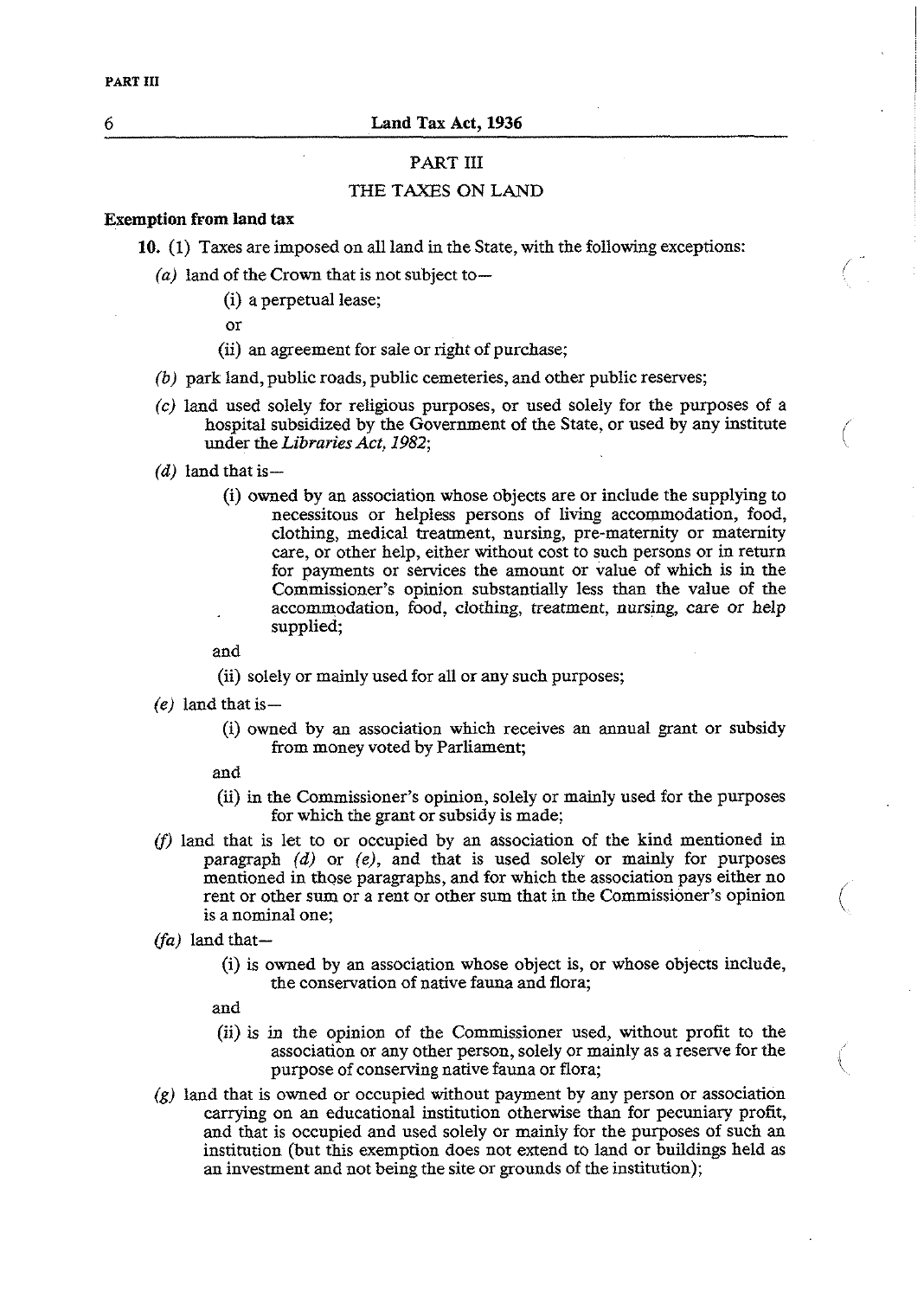$(h)$  land that is owned by-

- (i) a municipal or district council;
- (ii) a controlling authority established under Part XIX of the Local. Government Act, *1934;*

or

- (iii) the Renmark Irrigation Trust;
- $(i)$  land that is owned by an association that is established for a charitable, educational, benevolent, religious or philanthropic purpose (whether or not the purpose is charitable within the meaning of any rule of law) and is declared by the Commissioner to be exempt from land tax on the ground-
	- (i) that the land is or is intended to be used wholly or mainly for that purpose;
	- or
	- (ii) that the whole of the net income (if any) from the land is or will be used in furtherance of that purpose;
- $(ia)$  land that is owned by-
	- (i) an association that holds the land wholly or mainly for the purpose of playing cricket, football, tennis, golf or bowling or other athletic sports or exercises;
	- (ii) an association that holds the land wholly or mainly for the purpose of horse racing, trotting, dog racing, motor racing or other similar contests;
	- (iii) an association of ex-servicemen or of dependants of ex-servicemen that holds the land for the social or recreational purposes of its members;
	- (iv) an association of employers or employees, registered under a law of the Commonwealth or of the State relating to industrial conciliation and arbitration that occupies the land for the purposes of the association;
	- **(v)** an association that holds the land wholly or mainly for the recreation of the local community;
	- (vi) an association that holds the land for the purpose of agricultural shows, and exhibitions of a similar nature;
	- (vii) an association that holds the land for the purpose of preserving buildings or objects of historical value on the land;

or

(viii) a prescribed association or an association of a prescribed kind,

and is declared by the Commissioner to be exempt from land tax on the ground that the whole of the net income (if any) from the land is used in furtherance of the objects of the association and not for securing a pecuniary profit for the association or any of its members;

- *6)* land used for primary production;
- (k) land that is owned by a prescribed body and used for the benefit of the Aboriginal people;
- (1) land that is exempt from land tax under section 10a.

(2) The taxes so imposed will be raised and levied pursuant to this Act in aid of the General Revenue of the State for every financial year.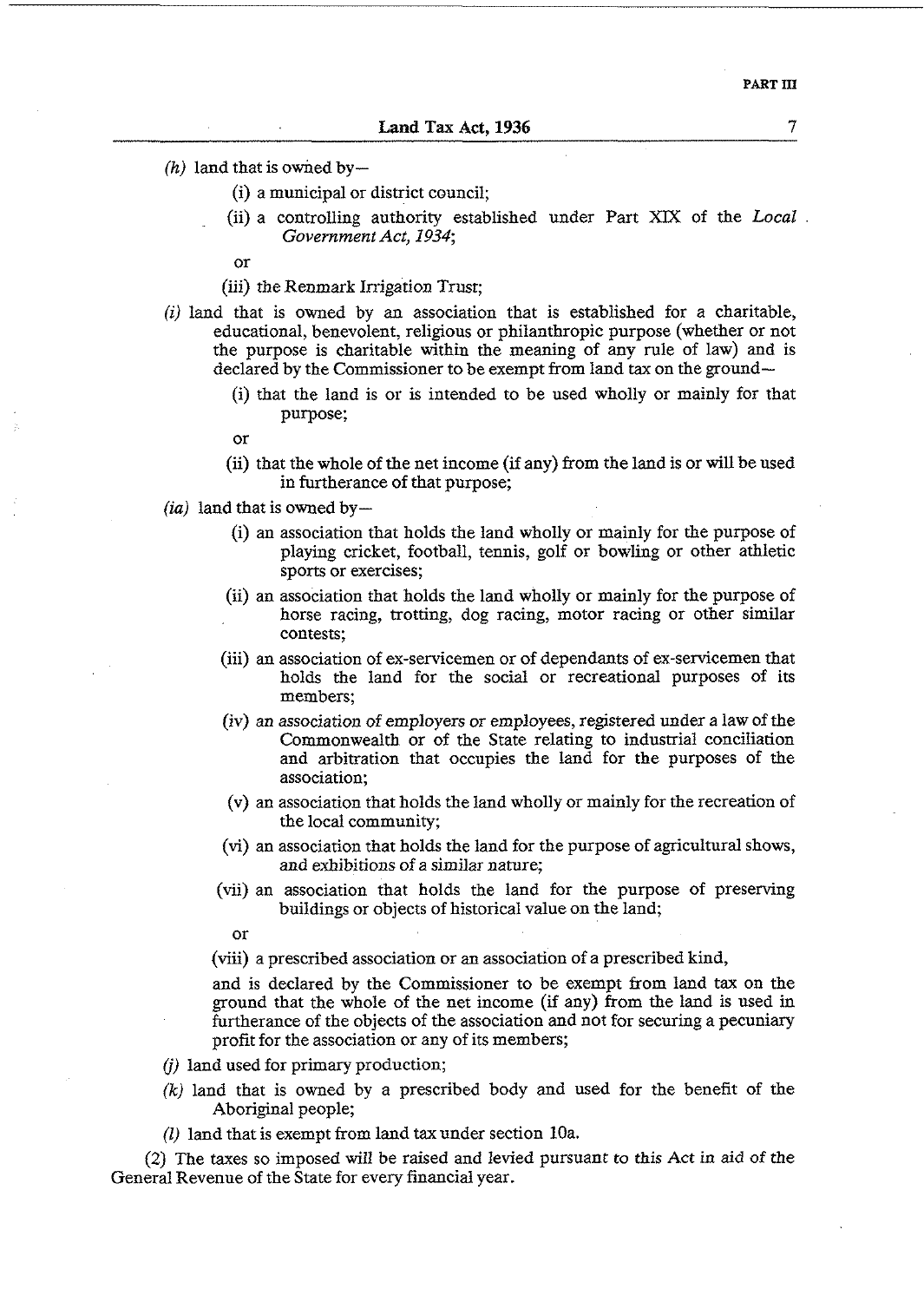(3) The taxes so imposed for a particular financial year will, subject to this Act, be calculated as at midnight on the thirtieth day of June immediately preceding that financial year on the basis of circumstances then existing.

(4) Land of the Crown, subject to any agreement for sale or right of purchase, is liable to taxation, whether that agreement or right is absolute or conditional, and whether it is capable of completion or exercise immediately or at any future time.

(5) Nothing in this Act interferes with any exemption, by special legislation, of land from taxation.

## Exemption of certain residential land from land tax

10a.  $(1)$  Land is exempt from land tax under this section if-

*(a)* proper grounds exist for exempting the land from land tax;

and

**(b)** the land has been exempted from land tax in pursuance of this section and the exemption is, for the time being, in force.

(2) Where proper grounds exist upon which that land may be exempted from land tax in pursuance of this section an owner of the land may apply to the Commissioner for an exemption in respect of that land.

(3) A person shall not make any false or misleading statement or representation in an application made, or purporting to be made, under this section.

Penalty: \$1 000 or imprisonment for **3** months.

(4) The Commissioner may, if satisfied that proper grounds exist for doing so, exempt land from land tax (whether or not an application for exemption has been made).

(5) The Commissioner must, on exempting land from land tax under this section, give notice in writing to an owner of the land setting out the grounds on which the exemption is made.

*(6)* Where-

**(a)** a notice of exemption under subsection (5) contains a statement purporting to  $he-$ 

(i) a statement of fact;

and

(ii) a ground on which the exemption is made;

and  $\left($ 

**(b)** the statement is inaccurate in any respect,

the owner to whom notice of the exemption was given shall, within 21 days after the date of receipt of the notice, notify the Commissioner of the inaccuracy.

Penalty: \$500.

Expiation fee: Division 9 fee.

 $(7)$  Where-

**(a)** land has been exempted from land **tax** in pursuance of this section;

and

**(b) in** the opinion of the Commissioner, proper grounds for the exemption do not, or have ceased to, exist,

the Commissioner may revoke the exemption.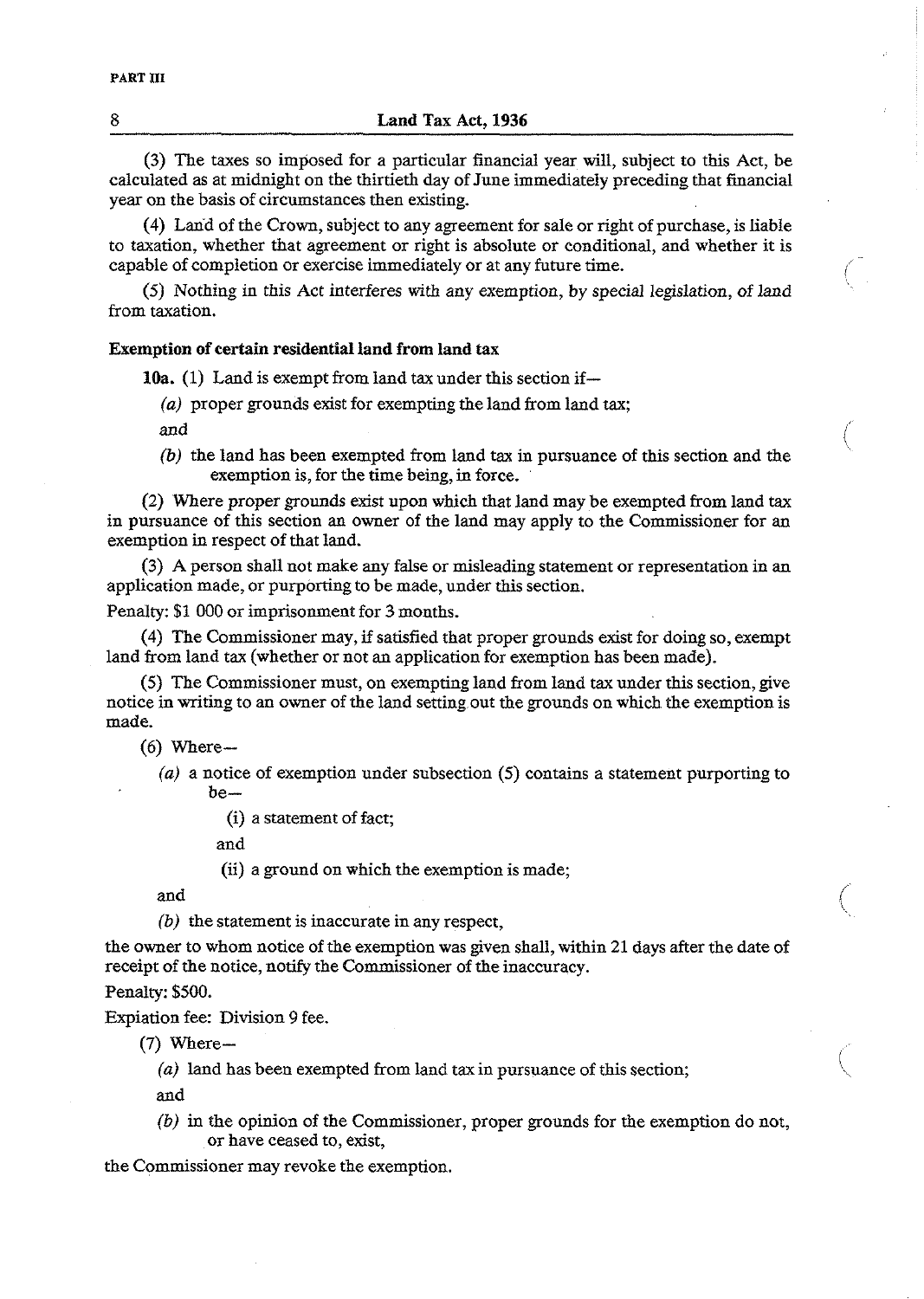**PART 111** 

#### **Land Tax** Act, 1936

(8) Where land has been exempted from land tax in pursuance of this section, and proper grounds for the exemption cease to exist, the owner of the land shall forthwith inform the Commissioner in writing of that fact and (whether or not the Commissioner is so informed and whether or not the exemption is revoked) the land will cease to be exempt from land tax.

(9) If an owner of land fails to comply with subsection (8), the owner is guilty of an offence.

Penalty: \$500.

Expiation fee: Division 9 fee.

(10) **An** exemption granted in pursuance of this section is effective from a day (which may be antecedent or subsequent to the day on which it was granted) determined by the Commissioner.

(11) For the purposes of this section, proper grounds for exempting land from land tax exist if-

 $(a)$  the land is owned by-

- (i) a natural person for whom the land constitutes his or her principal place of residence (whether or not he or she is the sole owner of the land);
- (ii) a company entitled to the benefit of this section in respect of the land;
	- or
- (iii) a person entitled to the benefit of this section pursuant to subsection (12a);

and

- *(b)* the criteria for the time being in force under subsection (13) are satisfied.
- $(12)$  Where-
	- *(a)* the whole of the land owned by a company consists of a group of dwellings and land appurtenant to those dwellings;
	- *(b)* all the issued shares of the company are owned by shareholders who acquire exclusive rights to occupy land of the company by virtue of their shareholdings in the company;

and

*(c)* each dwelling owned by the company is occupied by a shareholder in the company or a person deriving rights of occupancy from a shareholder in the company,

the company is entitled to the benefit of this section in respect of any of its land that is occupied by a shareholder (being a natural person) as his or her principal place of residence.

(12a) The owner of land comprising a retirement village is entitled to the benefit of this section in respect of so much of the land as consists of-

- *(a)* a residential unit occupied, pursuant to a residence contract, by a natural person (alone or with any other person) as his or her principal place of residence;
- *(b)* the land appurtenant to any such unit;

or

**(c)** a facility provided pursuant to the retirement village scheme for the exclusive use of the residents (and their guests).

9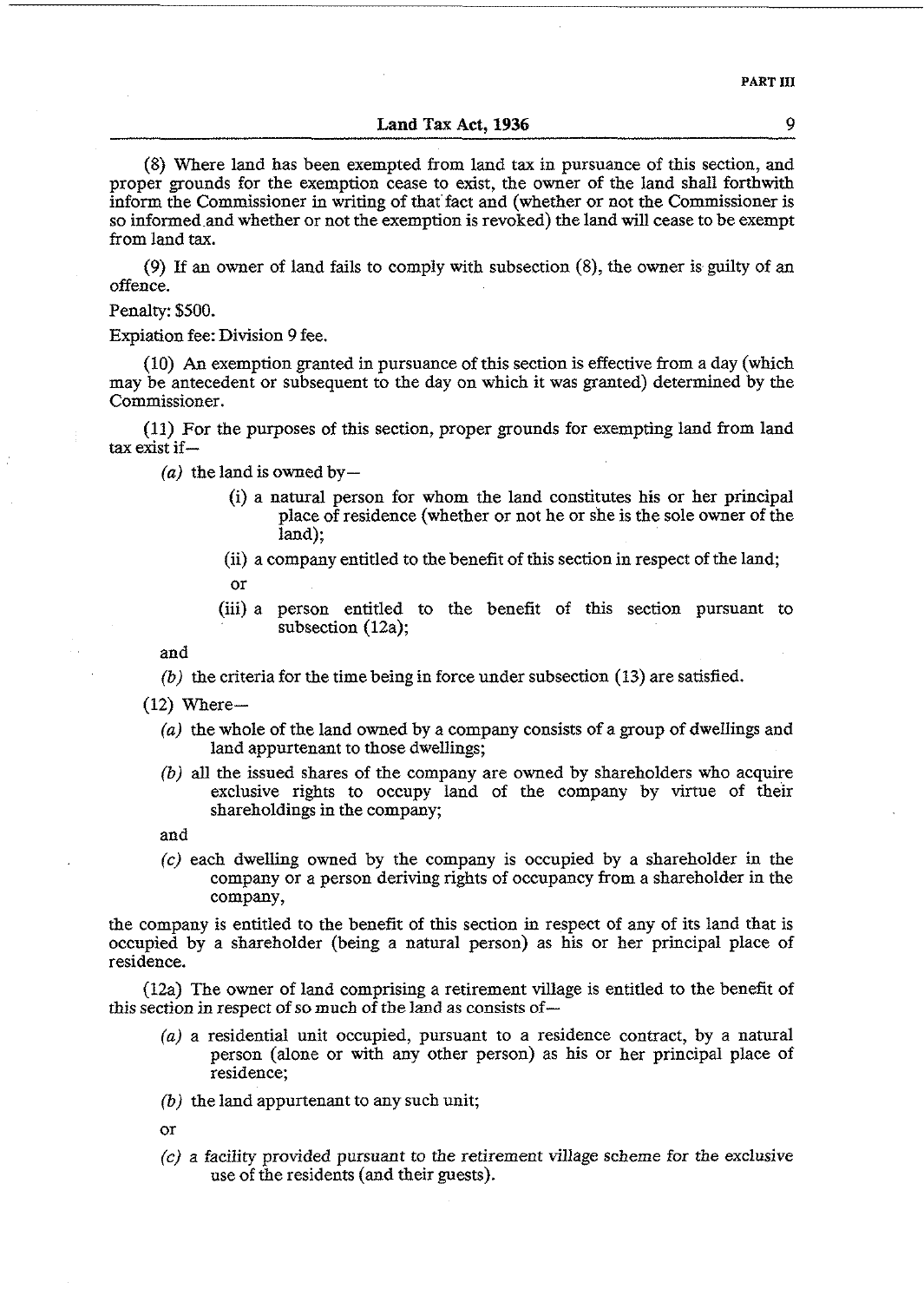(13) The Governor, may, by regulation, determine criteria for the purposes of subsection  $(11)(b)$ .

(14) **A** notice under this section may be given personally or by post.

(15) Where an owner of land contravenes or fails to comply with a provision of this section, and, in consequence, land tax is not assessed in respect of that land during a financial year for which land tax is payable upon the land, the Commissioner may assess /' the land tax upon the land for that financial year at a rate not exceeding double the rate that would otherwise have been applicable.

 $\backslash$ 

#### Taxable value **of** land

11. (1) Subject to this Act, the site value of land is its taxable value.

(2) Land tax in respect of a particular financial year is caIcuIated on the basis of determinations of site value in force under the *Valuation of Land Act, 1971,* as at midnight on the thirtieth day of June immediately preceding the commencement of that financial year (whether the determination is actually made before, on or after that date).

(3) Where a determination of site value as in force at the date referred to in subsection (2) is corrected or amended under the *Valuation of Land Act, 197I* (whether in pursuance of an objection, review or appeal or otherwise), the determination of site value, as corrected or amended, must be used for the calculation of land tax.

ż

## Scale **of** land **tax**

**12.** (1) Subject to this section, land tax is calculated in accordance with the following table:

| <b>Contract</b><br>Taxable Value of Land<br>Subject to Tax | Amount of Tax                                                                                                                                                                                                                           |
|------------------------------------------------------------|-----------------------------------------------------------------------------------------------------------------------------------------------------------------------------------------------------------------------------------------|
|                                                            |                                                                                                                                                                                                                                         |
| Exceeding \$80 000 but not exceeding                       | For every \$100 or fractional part of \$100<br>of the excess over \$80,000 of the<br>value\$0.35                                                                                                                                        |
| Exceeding \$300 000 but not exceeding                      |                                                                                                                                                                                                                                         |
|                                                            | $$770$ plus $$1.65$ for every $$100$ or<br>fractional part of \$100 of the excess over<br>\$300 000 of the value<br>\$12,320 plus \$3.70 for every \$100 or<br>fractional part of \$100 of the excess over<br>\$1 000 000 of the value. |

(3) Except as otherwise provided by this Act, land tax is calculated on the basis of the aggregate taxable value of all land owned by the taxpayer.

(4) Where a taxpayer is liable to pay land tax in respect of land included in more than one land tax assessment, the land tax is (subject to any additional levy that affects portion only of that land) apportioned to and chargeable on the land included in the various assessments in the proportions that the taxable value of the land included in each separate assessment bears to the aggregate taxable value of all the land.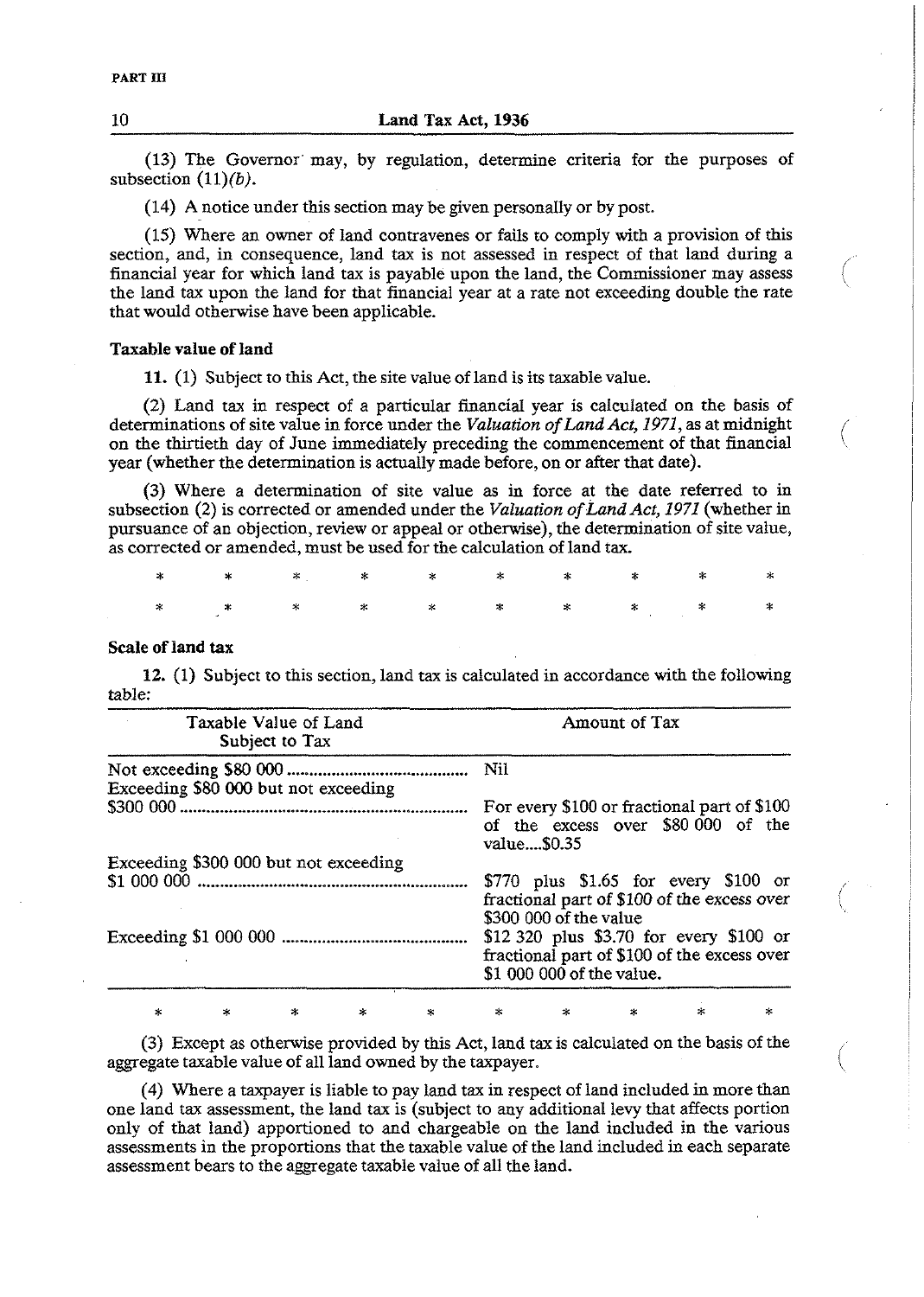|   | Land Tax Act, 1936 |        |           |              |        |   |   |        |     |  |
|---|--------------------|--------|-----------|--------------|--------|---|---|--------|-----|--|
| ∗ | ∗                  | ∗      | $\approx$ | ×            | $\geq$ | ∗ | ∗ | $\ast$ | *   |  |
| * | ∗                  | ∗      | 字         | 水。           | 朱      | 家 | ∗ | *      | ÷   |  |
| 氺 | ж.                 | $\ast$ | *         | $\mathbf{x}$ | 笨      | ∗ | 永 | *      | -55 |  |

#### Defined rural areas

12c. The Governor may, by proclamation-

(a) declare any part of the State to be a defined rural area for the purposes of this Act;

or

*(bj* vary or revoke any such declaration.

#### Defined shack-site areas

12d. (1) The Governor may, by proclamation-

(a) declare any part of the State to be a defined shack-site area for the purposes of this Act;

or

*(bj* vary or revoke any such declaration.

(2) A proclamation under subsection (1) is effective from a day (which may be antecedent or subsequent to the day on which it is made) determined by the Governor.

#### Minimum **tax**

**13.** Where the total amount of land tax payable by any taxpayer in respect of any year would, apart from this section, be less than \$5, no land tax is payable.

#### **Tax** in **case** where there are two or more owners

15. (1) Subject to subsection (la), where two or more persons are the owners of land, the same amount of land tax is payable in respect of that land as if only one person were the owner.

(la) Subsection (1) does not affect the operation of any provisions of this Act under which the value of land is aggregated, for the purpose of the assessment of tax, with the value of other land.

(2) Subject to subsections **(3)** and **(4),** where two or more persons are the owners of land, the value of that land will not be aggregated, for the purpose of the assessment of tax, with the value of-

(a) any land owned by any one of those persons solely in that person's own right;

or

 $(b)$  any land-

(i) owned by those persons together with some other person;

or

(ii) owned by one or more of those persons together with some other person.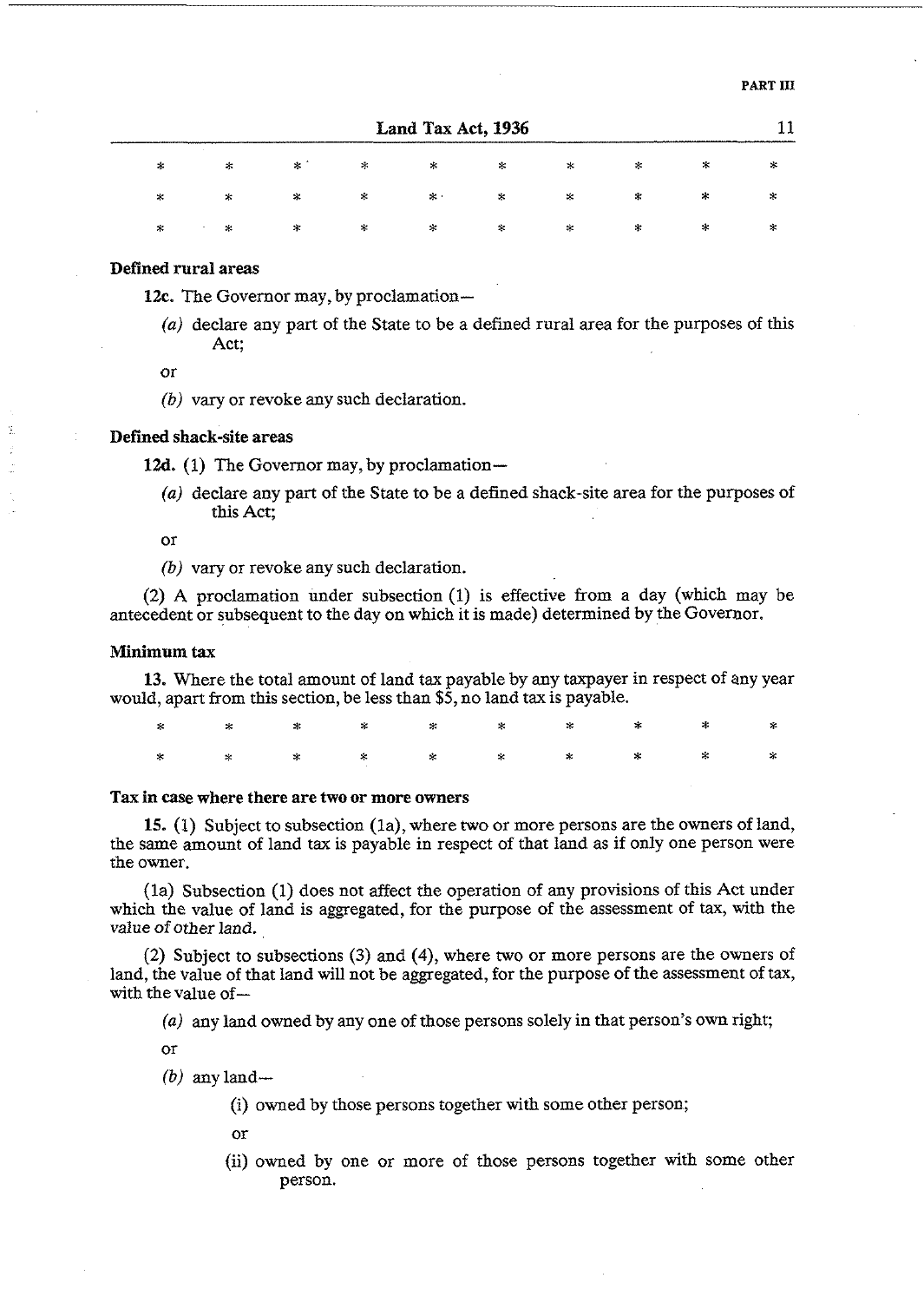**(3)** Where there are'in relation to land different persons who fall into two or more of the following categories:

- (a) legal owner of the land;
- *(b)* equitable owner of the land;
- (c) prospective owner of the land;
- (d) lessee of the land under a perpetual lease or a shack-site lease;
- *(e)* occupier of the land in a defined shack-site area,

the Commissioner may treat the person or persons who fall within any one of those categories as the sole owner or owners of the land.

- $(4)$  Where-
	- $(a)$  land is held in trust;
	- *(b)* notice of the trust is given in accordance with the regulations;

and

**(c)** the legal owner or the prospective owner is the taxpayer in respect of the land,

the value of the land will not be aggregated for the purpose of calculation of tax with the value of other land owned by that taxpayer unless that other land is held in tmst for the same beneficiary.

(5) Where two or more trustees own land separately, but subject to the same trust, the Commissioner may treat any one or more of those trustees as the owner or owners of all the land subject to that trust.

- *(6)* In this section-
	- "equitable owner" in relation to land means a person who is an owner of the land by virtue of a trust (not being a trust arising by operation of law in consequence of a contract to purchase or acquire an estate or interest in the land):
	- "legal owner" in relation to land means a person who is an owner of the land by virtue of a vested legal estate or interest in theland:
	- "prospective owner" in relation to land means a person who is an owner of the land by virtue of being entitled to purchase or acquire an estate or interest in the land.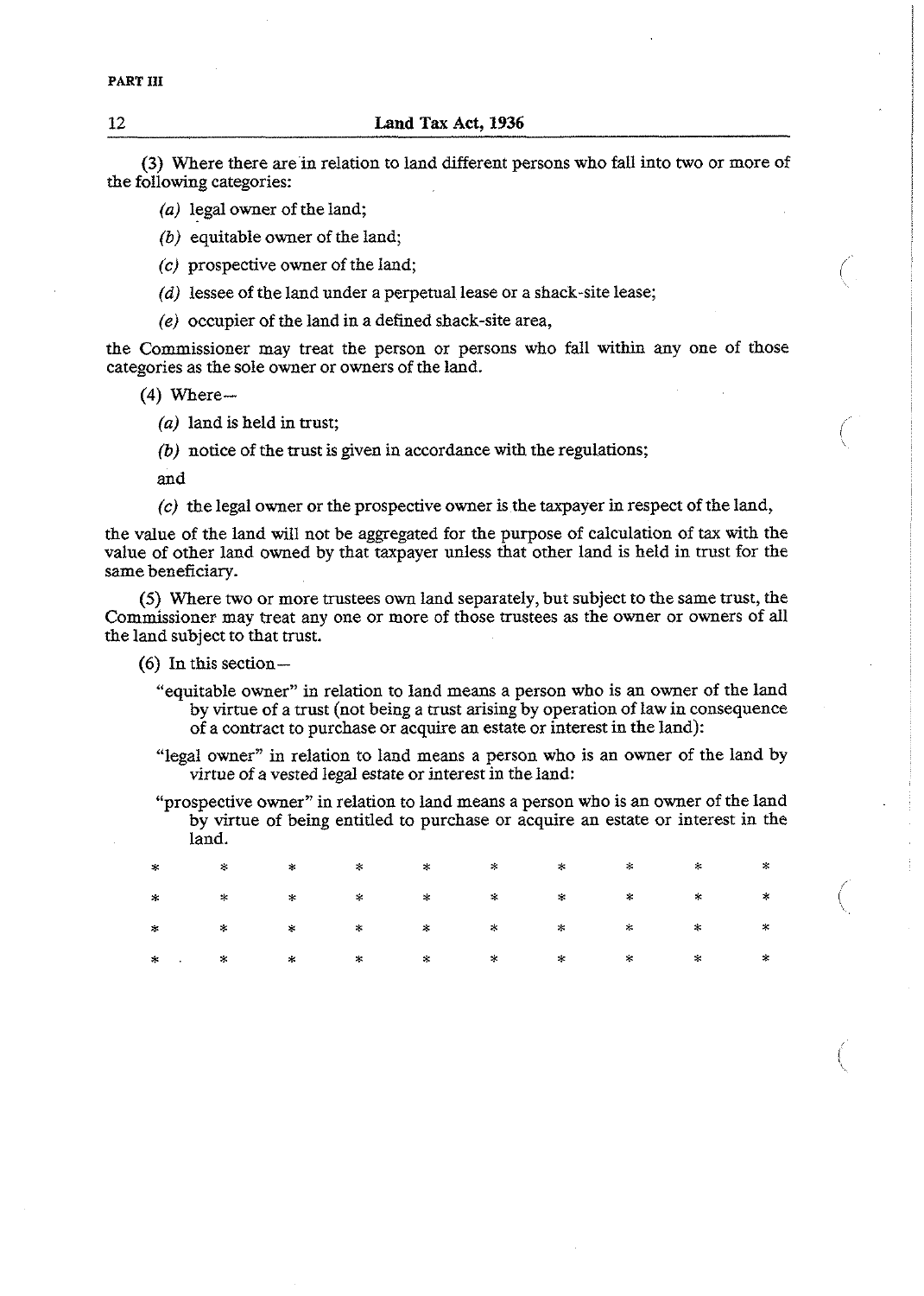| ٠<br>. .<br>ĸ<br>. . |  |
|----------------------|--|
|----------------------|--|

|               |                                         |                  |                                        | Land Tax Act, 1936 |                     |              |                    |              | 13            |  |  |  |
|---------------|-----------------------------------------|------------------|----------------------------------------|--------------------|---------------------|--------------|--------------------|--------------|---------------|--|--|--|
|               | PART IV                                 |                  |                                        |                    |                     |              |                    |              |               |  |  |  |
|               | LIABILITY AND DISTRIBUTION OF LIABILITY |                  |                                        |                    |                     |              |                    |              |               |  |  |  |
| $\ast$        | $\star$                                 | $\omega_{\rm s}$ | $\ast$                                 | $\star$            | $\star$             | $\infty$     | $\geq$             | $\star$      | $\star$       |  |  |  |
| $\star$       | $\propto$                               | $\mathcal{H}$    | $\mathbf{x}$                           | $\approx$          | $\star$             | $\mathbf{x}$ | $\gg$              | $\star$      | $\star$       |  |  |  |
| $\star$       | $\star$                                 | $\mathbf{x}$     | $\mathbf{x}$                           | $\star$            | $\mathbf{x}$        | $\mathbf{R}$ | $\star$            | $\star$      | $\sim$        |  |  |  |
| $\star$       | $\star$                                 | $\star$          | $\star$                                | $\mathbf{x}$       | $\star$             | $\approx$    | $\mathbf{x}$       | $\star$      | 永             |  |  |  |
| $\mathcal{R}$ | $\star$                                 | $\ast$           | $\mathbf{S}^{\mathbf{c}}_{\mathbf{c}}$ | $\dot{\mathbf{x}}$ | $\star$             | $\mathbf{x}$ | $\dot{\mathbf{x}}$ | $\mathbf{x}$ | $\star$       |  |  |  |
| $\ast$        | $\mathcal{A}$                           | $\mathbb{R}^d$   | $\mathcal{A}$                          | ∗                  | $\star$             | $\star$      | $\star$            | $\mathbf{x}$ | $\mathcal{R}$ |  |  |  |
| $\star$       | $\mathbf{x}$                            | $\mathcal{R}$    | $\star$                                | ×.                 | $\star$             | $\mathbf{x}$ | $\gg$              | $\pm$        | $\ast$        |  |  |  |
| $\star$       | $\approx$                               | $\mathbf{R}$     | $\star$                                | ×.                 | $\ddot{\mathbf{x}}$ | $\mathbf{x}$ | $\mathcal{L}$      | ×.           | $\ddot{\ast}$ |  |  |  |
|               |                                         |                  |                                        |                    |                     |              |                    |              |               |  |  |  |

*Liability to Tax* 

#### Liability to land **tax**

**31.** Subject to this Act, an owner of land is liable for land tax levied in respect of that land.

## Change of ownership

**32. (1)** Subject to this Act, no land and no person assessed for land **tax** is relieved of a charge or liability for land tax in respect of a particular financial year by reason of a change in the ownership of the land, or any other event, occurring after the commencement of the financial year.

(2) The Commissioner may refuse to recognize any change in the ownership of any land until the amount of the tax on that land, together with fines and interest (if any), have been paid.

**(3)** The Commissioner may refuse to recognize any change in the ownership of any land where notice of that change of ownership has not been given as required by the regulations.

(4) Where the Commissioner refuses to recognize a change in the ownership of any land, the person who is recognized by the Commissioner as the owner of the land remains the taxpayer in respect of the land.

## Taxpayers representative capacity

**33. (1)** Subject to this Act, the following are taxpayers in their representative capacity:

*(a)* an agent of a person permanently or temporarily absent from the State;

(b) a trustee, executor, administrator, guardian, manager or receiver.

(2) Subject to this Act, a person who is a taxpayer in a representative capacity is, in respect of land that is held or managed by the person in that capacity, liable under this Act as if that person were the beneficial owner of the land.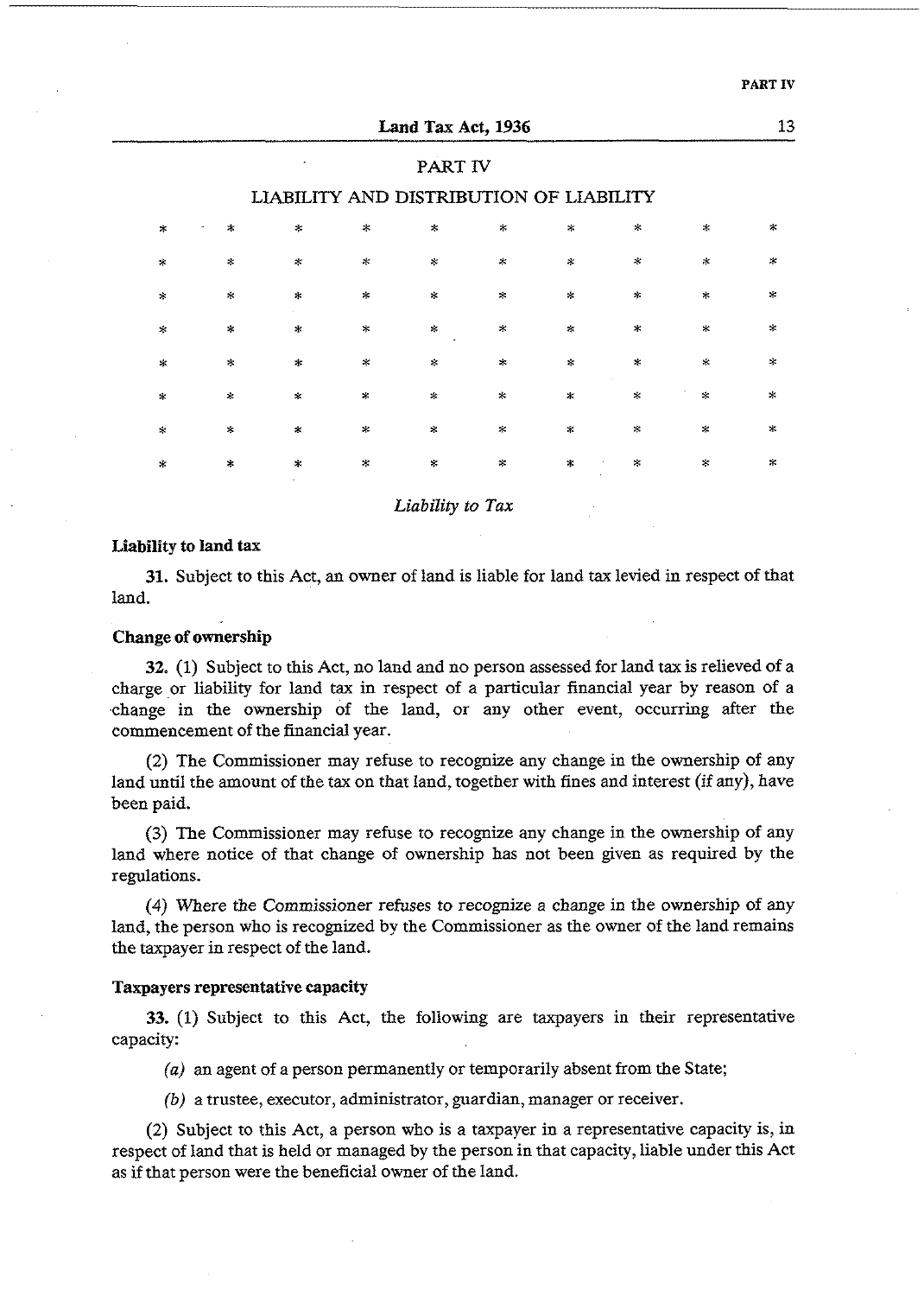## 14 **Land** Tax Act, **1936**

## *Distribution of Burden of Taxation*

#### Liability for **tax** to **be** joint and several

**34.** Where there are two or more taxpayers in respect of the same land, they are jointly and severally liable to pay land tax in respect of that land. pointly and severally havie to pay land tax in respect of that land.<br>**Distribution of burden** in the second in the second in the second in the second in the second in the second in the second in the second in the second in

**35.** (1) The burden of the land tax will be distributed between the taxpayers in the relative proportions of the value of their interests in the land taxed.

 $\mathbb{R}^2$ 

(2) A taxpayer who has paid land tax in respect of land is entitled to recover from every other taxpayer in respect of the same land a proper proportion of the amount paid.

\* \* \* \* \* \* \* \* \* \* ÷

#### Indemnity to taxpayer in representative capacity

**40. A** taxpayer who pays **tax** in a representative capacity is entitled-

- *(a)* to recover the amount paid from those beneficially entitled to the land;
- or
- *(bj* to retain the amount of the payment from money that comes into his or her hands in the representative capacity.

#### Contracts, etc., to evade land tax

**42.** (1) Where a contract, agreement or arrangement entered into in writing or verbally (whether before or after the commencement of the *Land Tax Act Amendment Act, 1977)* has or purports to have the purpose (whether as the main or a subsidiary purpose) of in any way directly or indirectly-

- (a) altering the incidence of land tax;
- *(b)* relieving any person from liability to pay land tax, or reducing any such liability;

 $\overline{or}$ 

*(c)* defeating, evading or avoiding any obligation or liability imposed by this Act,

the Commissioner may, by notice in writing given personally or by post to the parties treat that contract, agreement or arrangement as void for the purposes of this Act.

(2) Where the Commissioner has, in pursuance of this section, treated a contract, agreement or arrangement as void for the purposes of this Act, it will be presumed, in any legal proceedings, in the absence of proof to the contrary, that the purpose of the contract, agreement or arrangement is such as would attract the operation of this section.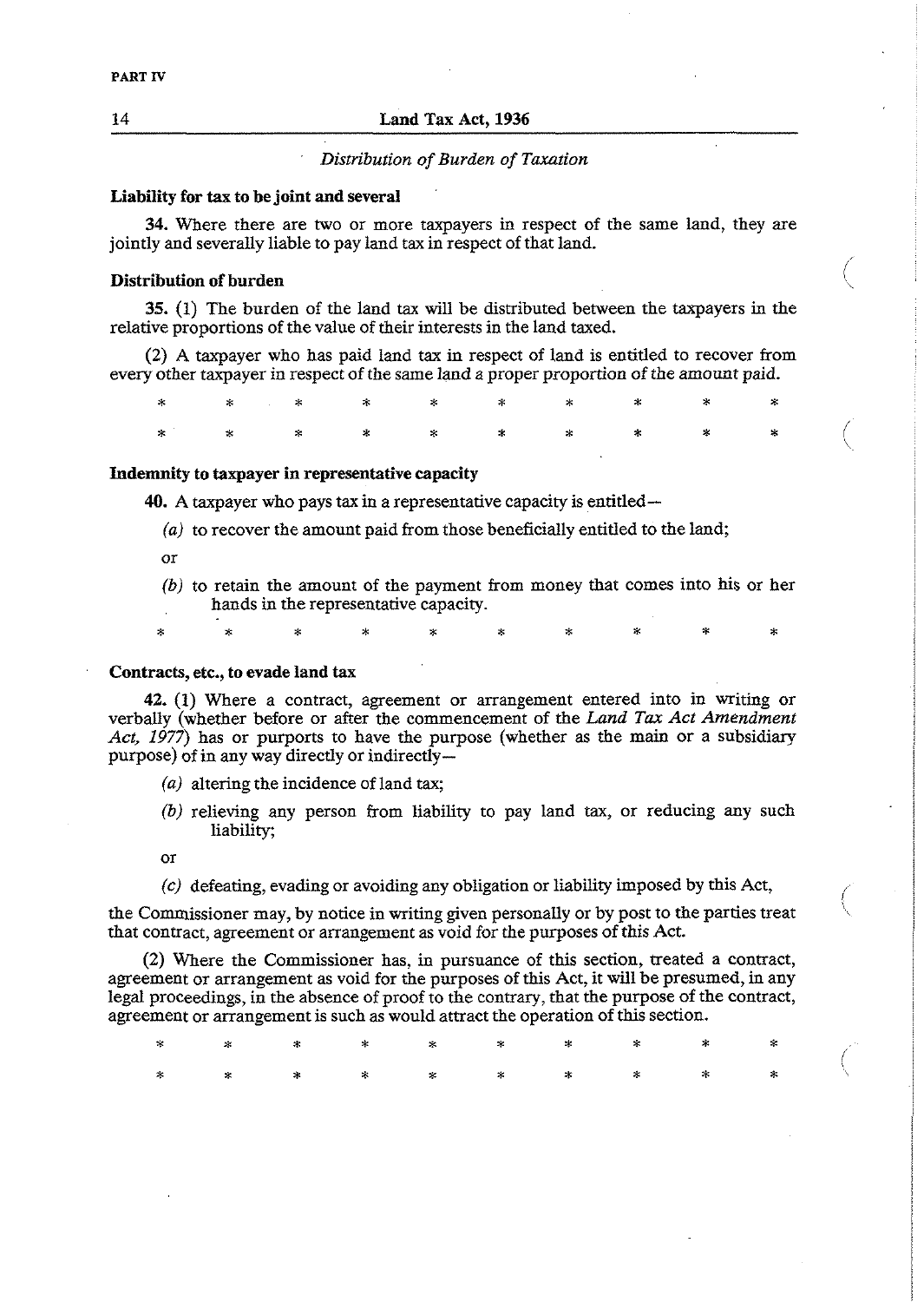#### PART **VI**

## COLLECTION AND RECOVERY OF TAX

#### Time for Payment

#### **Time for payment of tax**

56. (1) Land tax is due and payable 30 days after the service of a particular notice showing the amount payable.

(2) When the Commissioner has reason to believe that a taxpayer may leave Australia before the tax for which the taxpayer is, or is to be, liable will be due and payable, the **tax**  becomes due and payable on such date as the Commissioner fixes and notifies to the taxpayer.

÷. ż.

#### **Request for detailed statement of tax claim**

**56a.** The Commissioner must, upon receipt of a request in writing made by a taxpayer, render a full and detailed statement of the taxpayer's liability to pay the amount of **tax** shown in a particular notice.

#### **Power of Commissioner to extend time for payment**

57. The Commissioner may, if sufficient reason is shown, postpone the day upon which any land tax will become due and payable.

#### **Fines for unpaid land tax**

**58.** (1) If land tax is unpaid after it falls due, the amount of the land tax will be increased as follows:

- (a) if the land tax is unpaid at the expiration of 30 days from the date on which it fell due-by a fine of 5 per cent of the amount in arrears;
- (b) if the land tax is unpaid at the expiration of *6* months from the date on which it fell due-by a fine of 10 per cent of the amount of arrears, in addition to the fine specified in paragraph  $(a)$ ;
- **(c)** if the land tax is unpaid at the expiration of 12 months from the date on which it fell due-by a fine of 10 per cent of the amount of arrears, in addition to the fines specified in paragraphs (a) and *(b).*

(2) For the purposes of subsection (I), the amount of any fine under this section increasing unpaid land tax is to be disregarded in determining the amount of land tax in arrears.

(3) The Commissioner may, for any proper reason, remit a fine under this section wholly or in part.

#### **Postponement and remission of tax in cases of hardship**

**58a.** (1) Where the Commissioner is satisfied upon application by a taxpayer that the payment of land tax in respect of any financial year would cause hardship to that taxpayer the Commissioner may postpone the payment of that land tax or any portion of that land tax.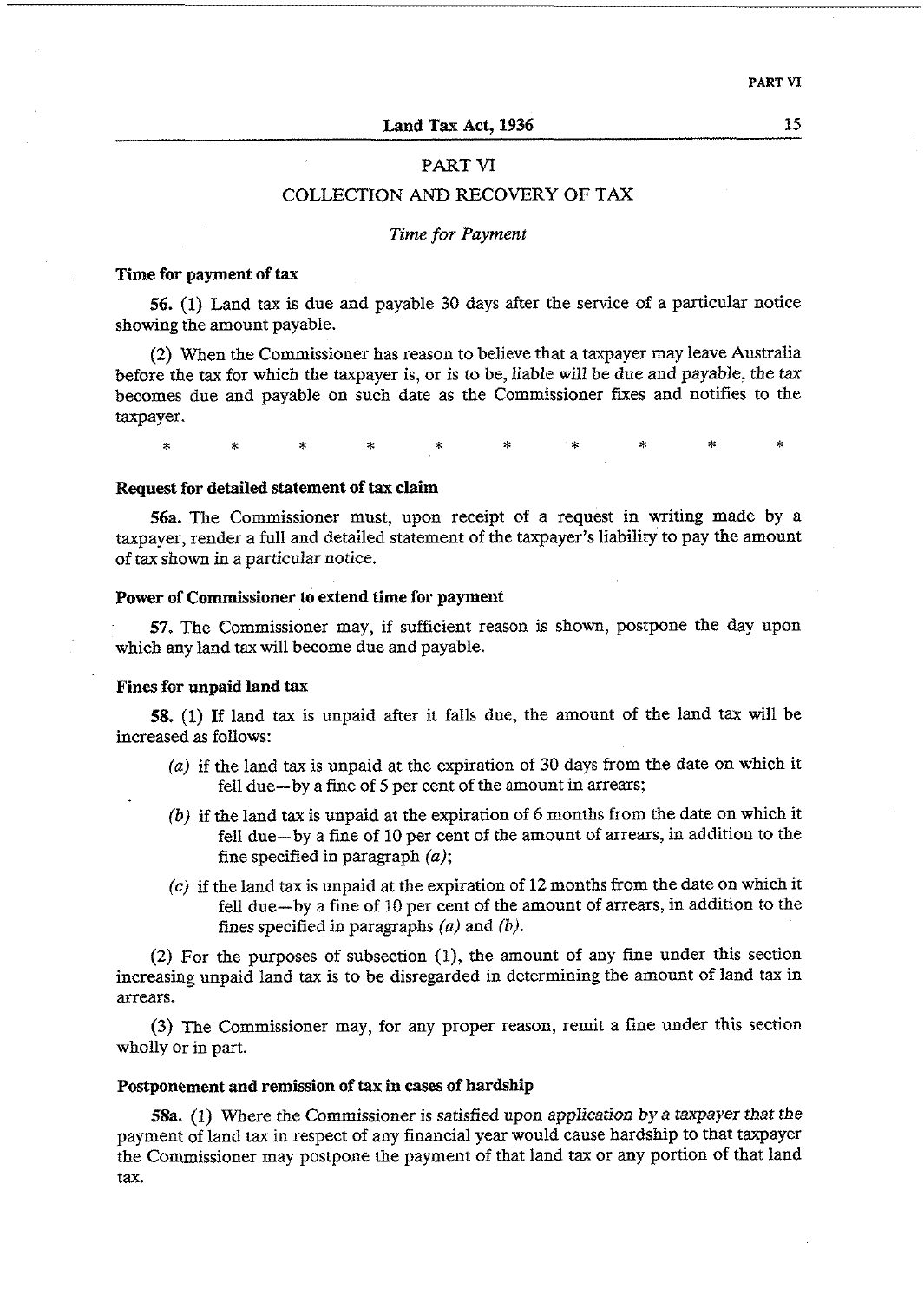**16 Land** Tax **Act, 1936** 

(2) The Commissioner may, if of the opinion that by reason of any change in the financial circumstances of a taxpayer land tax of which payment has been postponed under this section may be paid without hardship, require the taxpayer forthwith to pay the land tax or a portion of it.

(3) Any land tax of which payment has been postponed under this section remains a first charge upon the land taxed and is recoverable forthwith by the Commissioner, in the event of any change in the ownership of the land, from any person liable to pay the tax, \ and, in the event of the death of the taxpayer, from the personal representatives of the taxpayer.

(4) No penalty for late payment of tax is incurred in respect of any period for which payment of the tax has been postponed.

\* \* \* \* \* \* \* \* \* \*

#### *Recovery of* **Taxes**

#### **Recovery of land tax as a debt**

59. (1) If tax is in arrears, it may be recovered as a debt due to the Commissioner.

(2) The taking of proceedings for the recovery of tax under subsection (1) does not prevent the Commissioner from proceeding under any other provision of this Act for the recovery of the tax.

(3) If it appears from a valuation roll under the *Valuation of Land Act, 1971,* that the defendant in proceedings for the recovery of tax under this Act was the owner of the land in respect of which the tax was assessed, it will be presumed in the absence of proof to the contrary that the defendant is liable ro pay the tax.

\* \* **X** \* \* \* **z** \* \* \*

#### **Power to collect tax from persons owing money to taxpayer**

**61.** (1) The Commissioner may by notice in writing (a copy of which must be forwarded to the taxpayer to the last place of address known to the Commissioner) require-

- *(a)* any person from whom money is due or may become due to a taxpayer;
- (b) any person who holds, or may subsequently hold, money for or on account of a taxpayer; in the contract of the contract of the contract of the contract of the contract of the contract of the contract of the contract of the contract of the contract of the contract of the contract of the contract of t
- *(c)* any person who holds or may subsequently hold money on account of some other person for payment to a taxpayer;

or

*(d)* any person having authority from some other person to pay money to a taxpayer,

to pay forthwith, or upon the money becoming due or being held, or within such further time as the Commissioner allows the money or so much of it as is sufficient to pay the land tax due by the taxpayer and the interest and costs (if any) imposed by this Act or any court in respect of any omission or offence against this Act.

(2) A person who fails to comply with a notice under this section is guilty of an offence.

Penalty: \$100.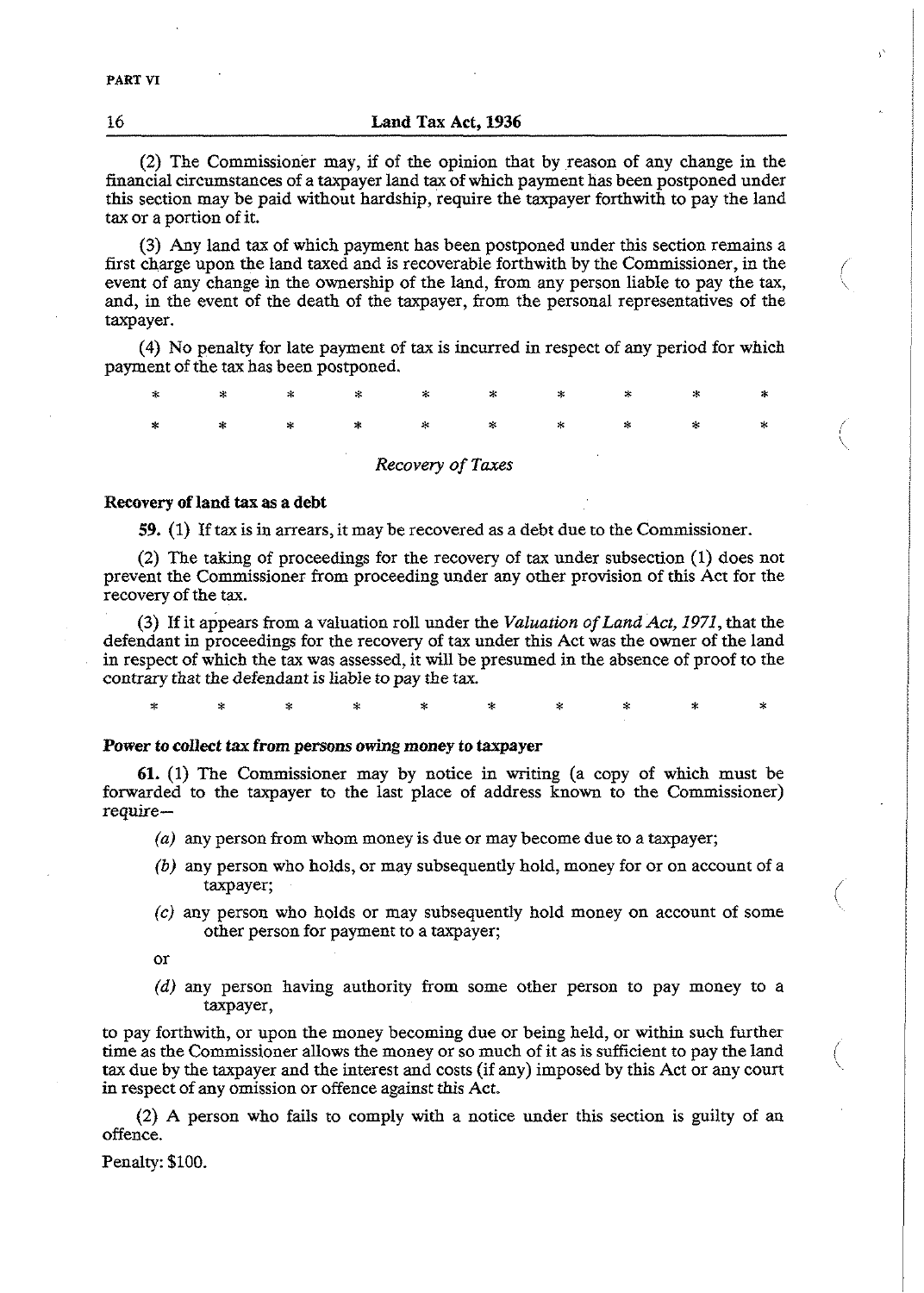#### **Land Tax** Act, **1936** *17*

**(3)** Where the amount payable by a person to whom a notice under subsection (1) has been given is less than the amount of land tax and interest due by the taxpayer, that person shall pay to the Commissioner in reduction of that tax and interest the amount payable by that person to the taxpayer.

*(4) A* person making a payment under this section is entitled to indemnity from the taxpayer in respect of that payment.

(5) If the land tax and interest are paid before any payment is made under this section, the Commissioner must forthwith give notice of the payment to the person to whom the notice under subsection (1) was given.

#### **Notice of intention to let or sell**

*62. (1)* If land tax is in arrears for six months or more, the Commissioner may have a notice published in the *Gazette-* 

*(a)* specifying the land in respect of which the tax is payable;

 $(b)$  specifying the amount of the tax in arrears;

and

(c) stating that if the tax is not paid within three months of the date of the notice the Commissioner will let the land, or apply to the Supreme Court for an order for sale of the land.

(2) If at the expiration of three months from the date of a notice published under subsection **(1)** any part of the tax remains in arrears the Commissioner may-

*(a)* let the land;

or

- (b) apply to the Supreme Court for an order for the sale of the land.
- *(3)* **The** Supreme Court may, on an application under subsection *(2)(b)-*

(a) make an order for the sale of the land;

and

*(b)* **give** directions as to how the proceeds of sale are to be dealt with.

*(4)* Subject to any directions of the Supreme Court under subsection *(3),* where land is leased or sold in pursuance of this section the proceeds will be applied by the Commissioner towards the payment of the arrears of tax and the costs of proceeding under this section and any surplus must be paid to the person beneficially entitled to the land or, if the land has been sold, to the person who was beneficially entitled to the land prior to the sale.

 $\dot{\mathbf{x}}$ 

## **Transfer of land to the Crown**

65. Where land is unencumbered except by a liability to pay land tax, the Commissioner may, on behalf of the Crown, accept a transfer of an estate in fee simple in the land in satisfaction of the liability for land tax.

#### **Land tax to be a first charge on land**

*66.* Subject to this Act, tax is, until payment, a first charge on the land subject to the tax.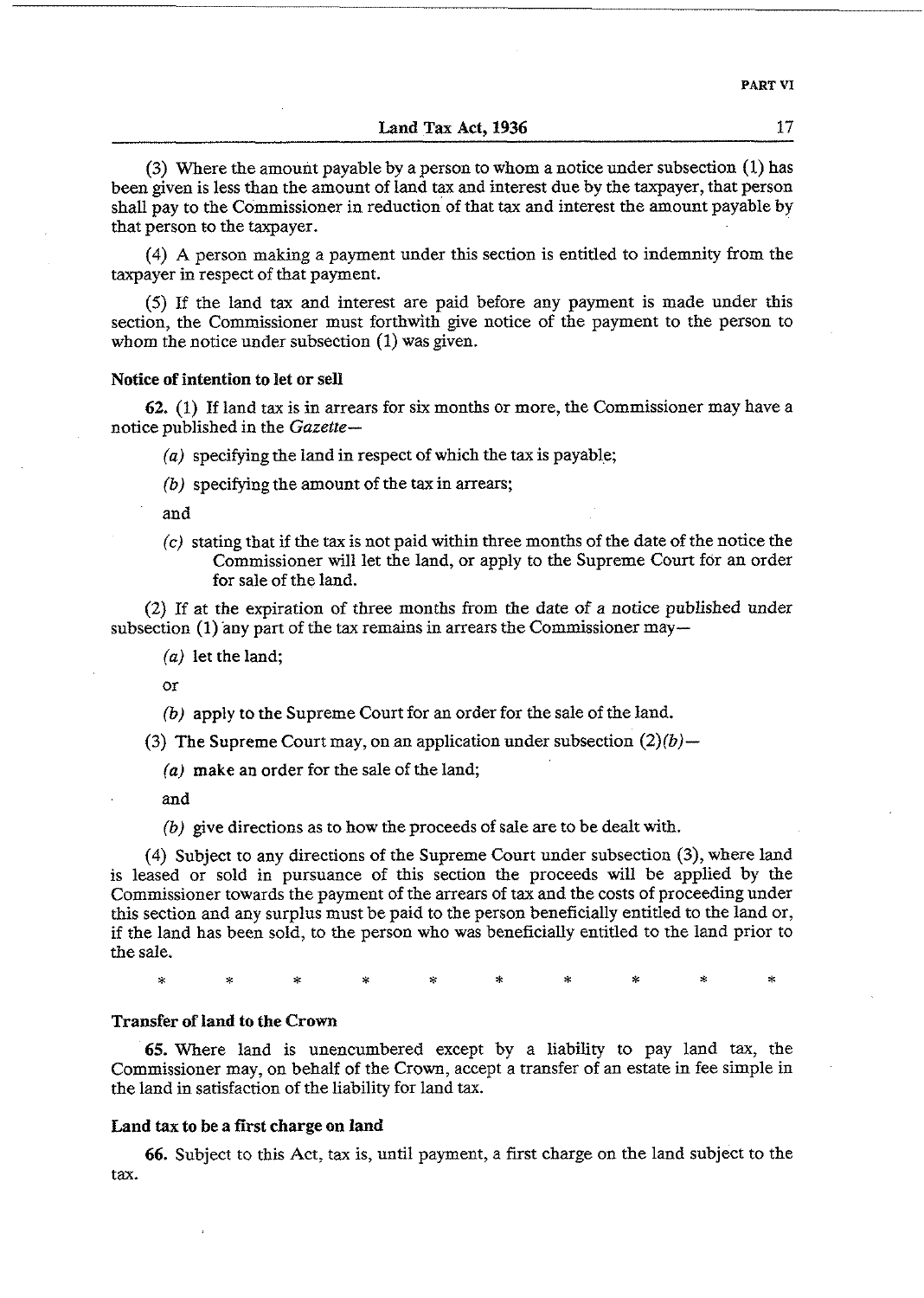#### **Certificates in respect of liability to** land **tax**

66a. (1) Upon application by the purchaser of any land, or the purchaser's agent, and payment of the prescribed fee, the Commissioner may issue a certificate showing the amount (if any) of tax that is, or will be, payable under this Act in respect of the land on a specified date ("the relevant date").

(2) Where the Commissioner is unable to calculate exactly the amount referred to in subsection (I), the Commissioner may make an estimate of that amount.

/

 $\backslash$ 

(3) Where the land in respect of which an application is made under this section is only part of the land included in a land tax assessment, the certificate referred to in subsection (1) must relate to the whole of the land comprised in the assessment.

- $(4)$  Where-
	- *(a)* the amount (if any) stated in a certificate given under this section is paid within a period specified in the certificate; /

or

*(b)* the certificate indicates that no amount is or will be payable,

the purchaser and the purchaser's successors in title are released from any liability to land tax that accrued in respect of the land before the relevant date, and no such liability is or remains a charge upon the land after it becomes vested in the purchaser.

#### **No statute of limitation** toapply

67. No statute of limitation bars or affects any action or remedy for recovery of tax.

## **Alterations to** valuations **or assessments of tax**

68. (1) The right of the Commissioner to recover tax under this Act is not suspended or delayed by an objection, review or appeal in relation to a valuation under the *Valuation of Land Act, 1971,* and the Commissioner may recover tax on the assumption that the valuation is correct, but if any alteration to a valuation affecting the amount of land tax payable in respect of any land is made under that Act (whether in consequence of an objection, review or appeal, or otherwise) the Commissioner must refund to the taxpayer any excess tax recovered, or may recover any additional tax, recoverable on the basis of the altered valuation, as arrears.

(2) Subject to this section, the Commissioner may (whether or not an application for amendment of the assessment has been made) amend an assessment of tax by making such alterations or additions as are necessary to ensure its completeness and accuracy.

(3) An amendment may be made under this section-

- *(a)* where an application by a taxpayer under this section is made within three years after the service of notice of the assessment or an amendment to the assessment and the taxpayer has supplied to the Commissioner within that period or such further period as the Commissioner may allow all information required for the purpose of deciding the application—at any time;
- *(b)* where the Commissioner is of the opinion that a taxpayer has attempted to evade the payment of land tax-at any time;
- **(c)** in any other case-within three years after the service of notice of the assessment or of an amendment to the assessment.

(4) Where an amendment to an assessment has been made in accordance with this section and a period of more than three years has elapsed since the service of notice of the original assessment, any further amendment of the assessment must, subject to this section, be limited to the subject matter of the prior amendment.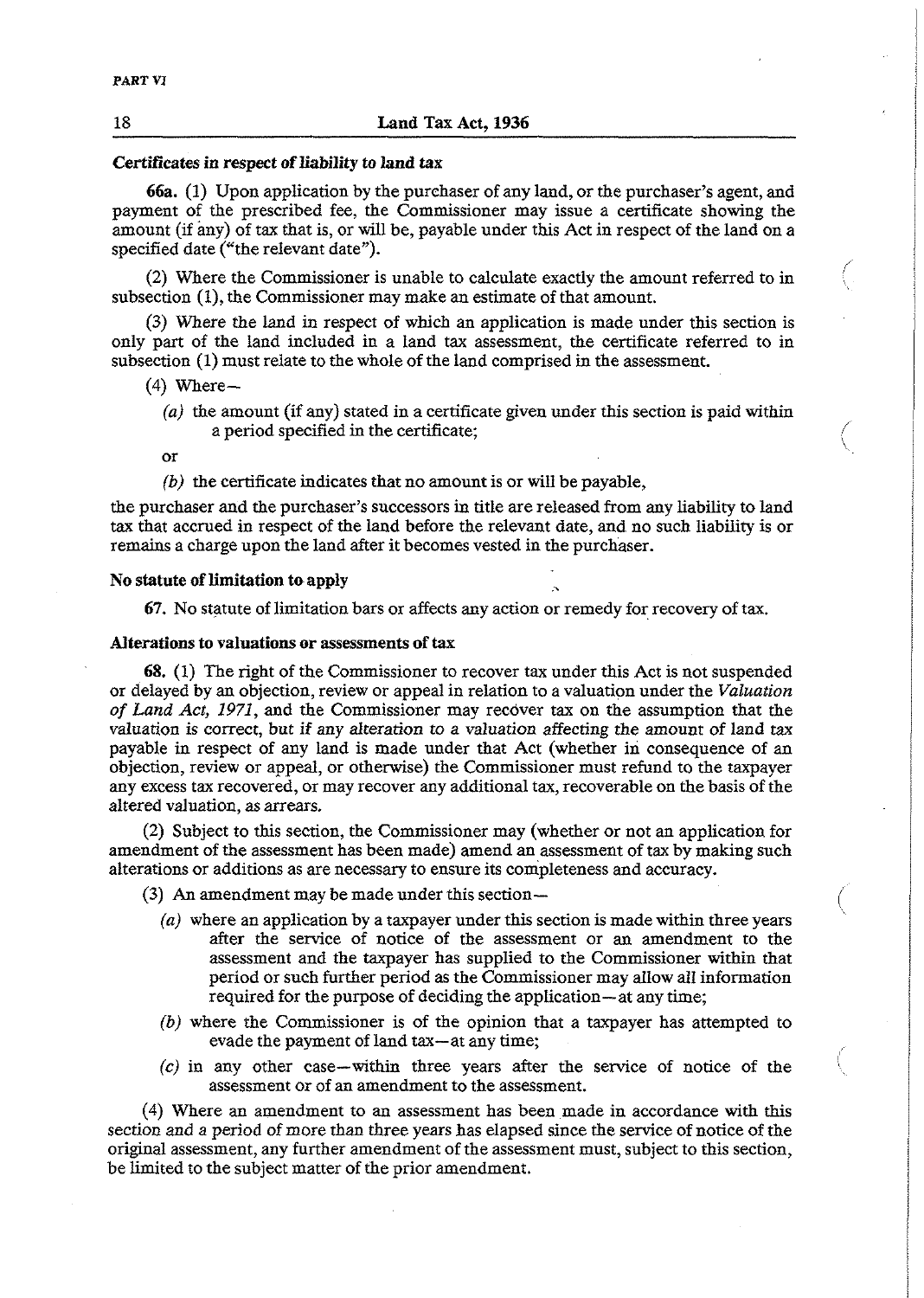**Land Tax Act, 1936** 

(5) Where the amendment to an assessment has the effect of imposing any fresh liability, or increasing an existing liability, the taxpayer is liable to pay the difference between the tax (if any) already paid under the assessment and the tax that is to be paid according to assessment as amended.

(6) Where an alteration in an assessment has the effect of reducing the taxpayer's liability the Commissioner must refund any tax overpaid.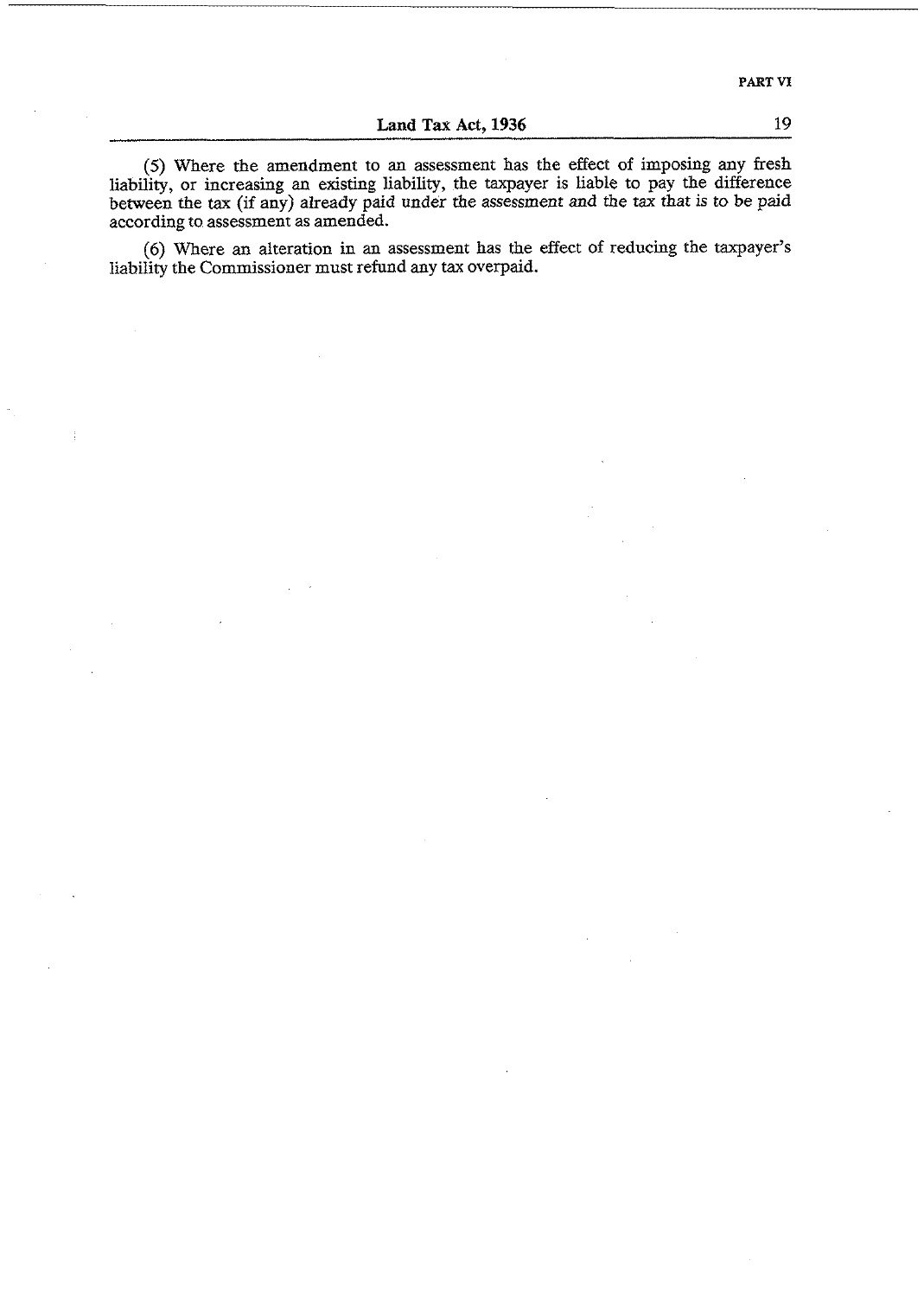#### 20 **Land Tax Act, 1936**

## PART **Vn:**

#### **MISCELLANEOUS**

## Objections<sup>1</sup>

**68a.** (1) A person who is aggrieved by  $-$ 

- $(a)$  a decision of the Commissioner as to whether land is or is not land used for primary production;
- *(b)* any decision of the Commissioner under section 10;

or

 $(c)$  a decision of the Commissioner under section 42 to treat a contract, agreement or arrangement as void for the purposes of this Act,

 $\binom{1}{2}$ 

may, within 30 days after receiving notice of the decision of the Commissioner, lodge with the Treasurer an objection in writing that sets out in detail the grounds of the objection.

(2) The Treasurer may, after consideration of the grounds of an objection under this section-

*(a)* uphold the decision of the Commissioner and dismiss the objection;

or

*(b)* reverse or vary the decision of the Commissioner.

**(3)** A decision of the Treasurer under this section is final and without appeal, and may not be called in question in any legal proceedings.

#### Appeal

**68b.** (1) Subject to this section, a person who is aggrieved by a decision of the Commissioner, under section 42, to treat a contract, agreement or arrangement as void for the purposes of this Act, may appeal against that decision to a Local Court of Full Jurisdiction.

(2) An appeal under subsection (I) must be instituted within 30 days after the appellant receives notice, either personally or by post, of the decision of the Commissioner.

**(3) An** appeal under subsection (1) is limited to a decision of the Commissioner which involves a question of law.

(4) In any appeal under subsection (1), the Local Court may-

- *(a)* dismiss the appeal,
- *(b)* reverse or vary the decision appealed against;
- **(c)** make any order as to costs or any other matter that the justice of the case requires.

(5) A decision of the Local Court under this section is final and without appeal and may not be called into question in any legal proceedings.

#### **Tax recoverable**

**68c. (1)** The right of the Commissioner to recover any land tax under this Act is not suspended or delayed by an objection or appeal under this Act.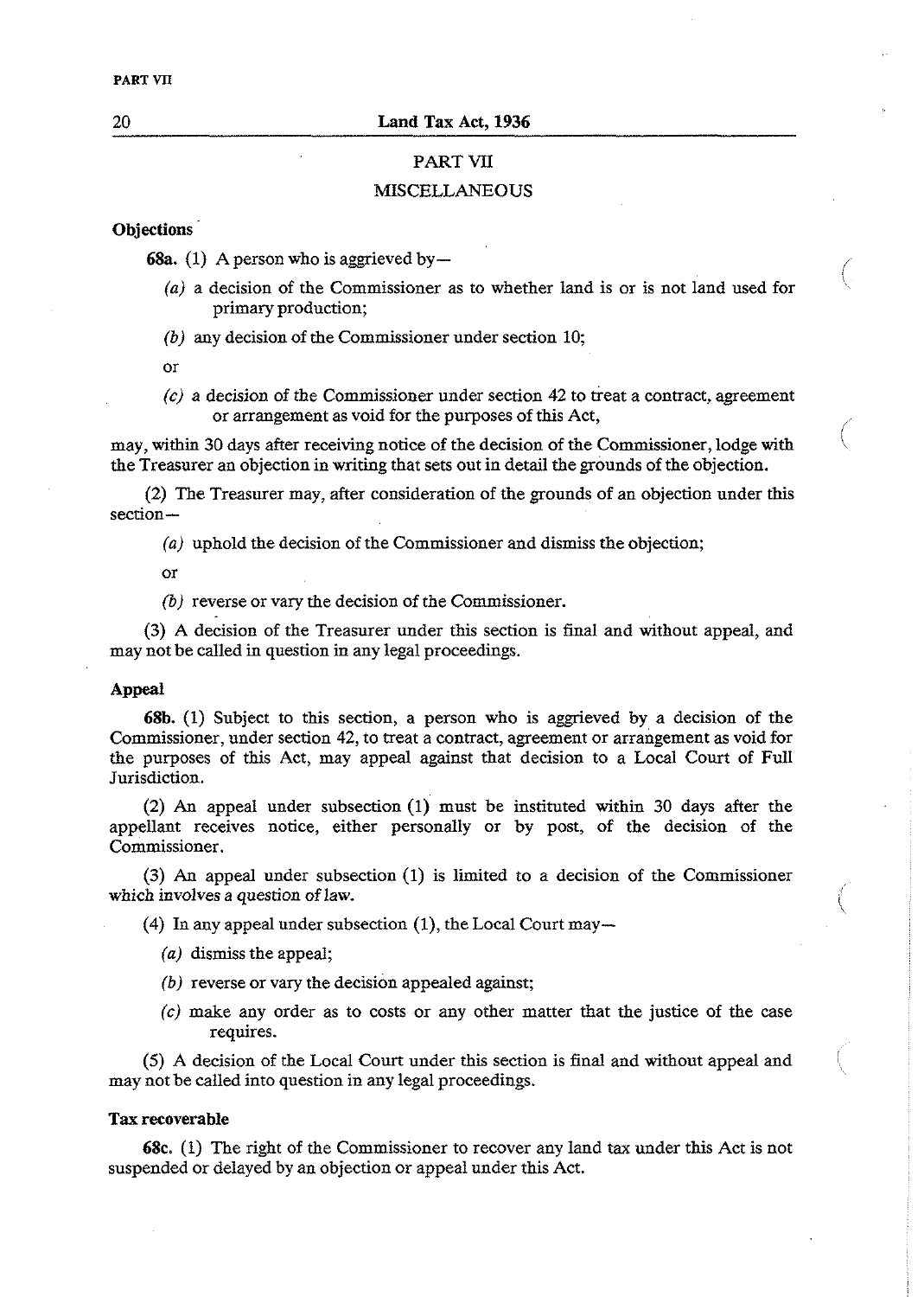Land Tax Act, **1936** 21

*(2)* Where the amount of any land tax is reduced or increased in consequence of an objection or appeal under this Act, the Commissioner must refund to the taxpayer any excess paid, or may recover from the taxpayer any additional tax payable, as the case may require.

\* \* \* \* \* \* **Y** \* \* \*

#### Powers of inspection and inquiry

**73.** *(1)* The Commissioner or a member of the Commissioner's staff may, for the purposes of this Act-

- *(aj* enter premises and inspect and take extracts from, or make copies of, any books or documents in the premises that appear relevant to the assessment of land tax;
- *(b)* require the occupier of any land to disclose the name of the owner of the land.
- $(2)$  A person who-
	- *(a)* hinders the Commissioner or a member of the Commissioner's staff in the exercise of powers conferred by subsection (1);
	- or
	- *(b)* refuses or fails to disclose the name of the owner of land or intentionally gives an incorrect name when required to disclose the name under subsection (I),

is guilty of an offence.

Penalty: *\$200.* 

#### Commissioner may **cause** a person to be examined before a local court

74. (1) A local court constituted of a magistrate may, on the application of the Commissioner, summon a person-

*(a)* to appear for examination before the court on a question relevant to the administration of this Act;

or

*(b)* to produce documents or other records before the court.

(2) A person summoned to appear for examination under subsection  $(1)(a)$  is liable to answer all questions relevant to the matter under investigation put by or on behalf of the Commissioner.

(4) Any person who wilfully gives false evidence on being examined under this section is guilty of perjury.

(5) The proceedings under this section must be conducted privately.

#### Evidence

**75. (1)** The production of the *Gazette* containing-

*(aj* a notice purporting to be published by the Commissioner under this Act;

or

 $(b)$  a notice of the appointment of an officer under this Act,

is conclusive evidence of that publication or appointment.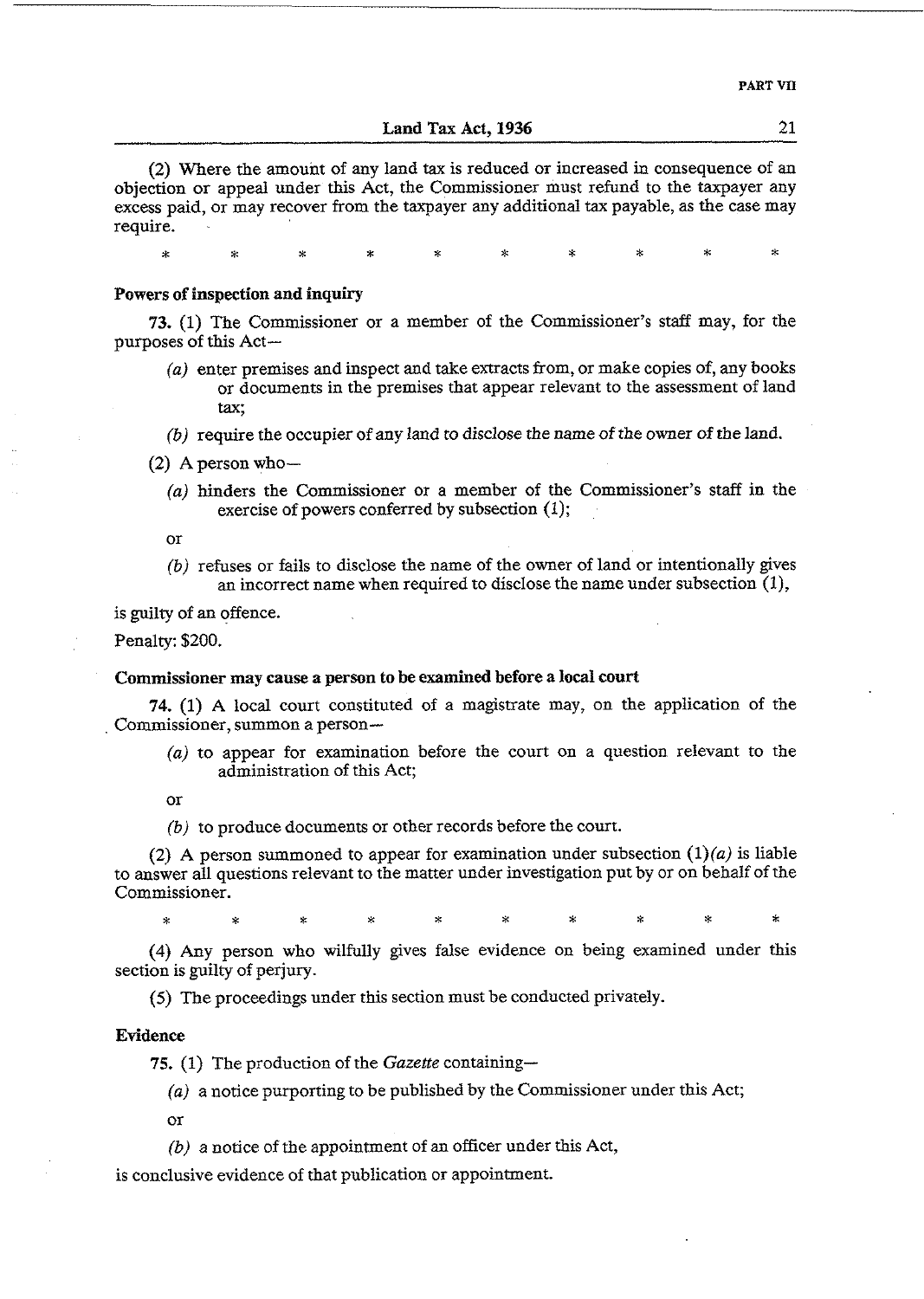(2) In any proceedings for the recovery of tax, an apparently genuine document purporting to be under the hand of the Commissioner and to certify that-

 $(a)$  the Commissioner is satisfied that a notice in specified terms showing the amount of tax payable by the defendant was posted to the defendant at a specified address;  $\bigcirc$ 

*(b)* in the ordinary course of post the notice would have reached the address to which it was posted on or before a specified day,

is conclusive evidence of the service of the notice on the defendant on the day so specified unless the defendant proves-

(c) that the notice was sent to an incorrect address;

and

 $(d)$  that-

(i) the Commissioner had notice of the correct address;

or

(ii) the fact that the Commissioner did not have notice of the correct address was not attributable to any wrongful act or omission on the defendant's part.

#### **Summary** procedure

76. The offences constituted by this Act are summary offences.

## Prosecution **may be** commenced within three years

77. **A** prosecution for any offence against this Act may be commenced at any time within three years after the date on which the offence is alleged to have been committed.

i. ż ÷

#### **Regulations**

80. **(1)** The Governor may make regulations for the purposes of this Act.

(2) **Any** such regulation may impose a penalty not exceeding \$100 for breach of a regulation.

\* \* \* \* \* \* \* \* \* \* (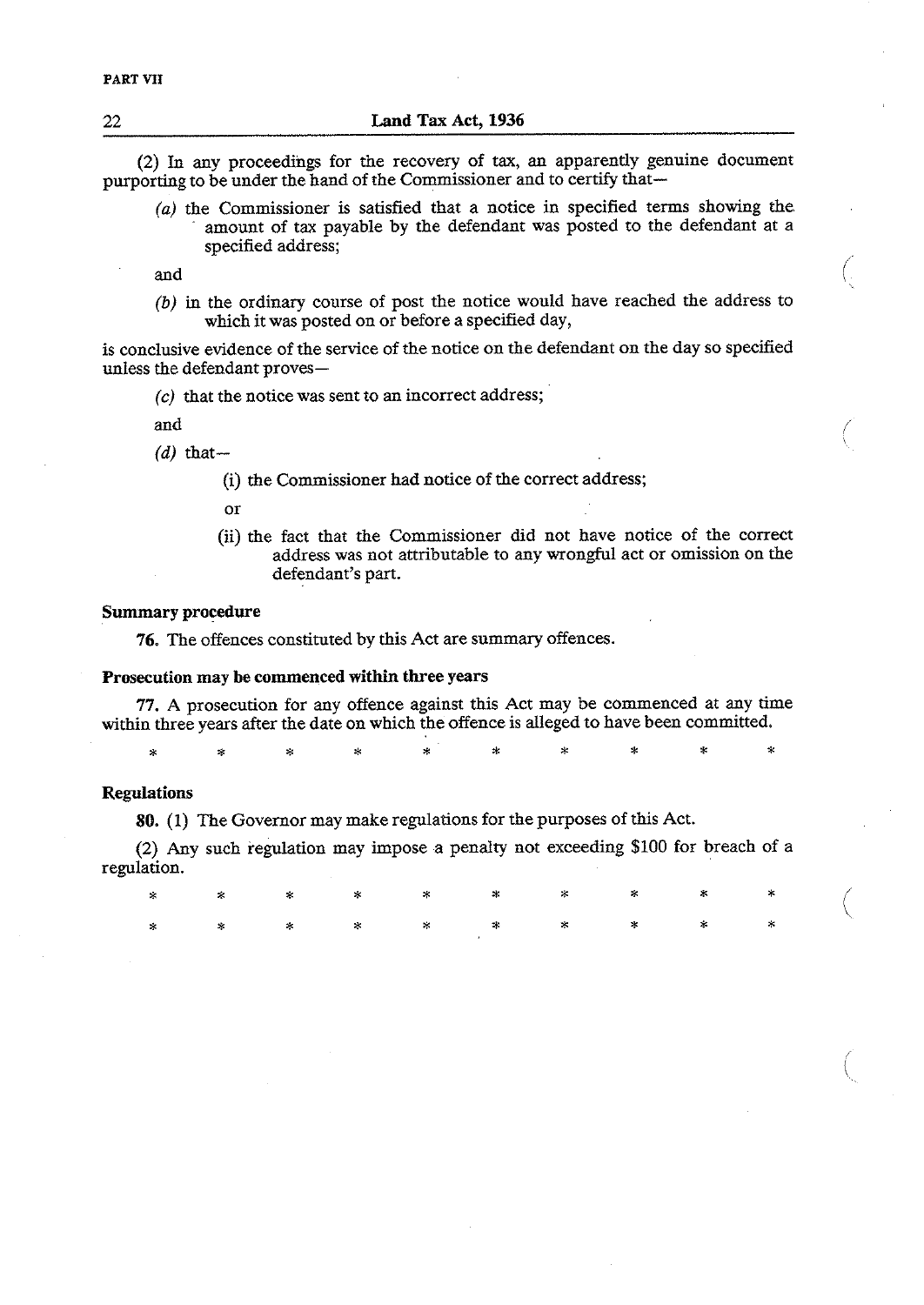#### **APPENDIX 1**

#### LEGISLATIVE HISTORY

Repeals

The *Land Tax Act,* 1936, repaled the following Acts:

*Taxudon Act,* 1927 *Taxadon Amendment Act,* 1927 *Teradon Act Amendmend Act,* I929 *Taxntion Act,* 1930 *Land T' Act,* <sup>1931</sup> *Taxation Act,* 1933 *Taxudon Act,* 1934 *Taxadon Act,* 1935

#### Legislative History

- Legislative history prior to 3 February 1976 appears in marginal notes and footnotes included in the consolidation of this<br>Act contained in Volume 5 of The Public General Acts of South Australia 1837-1975 at page 575.
- Certain textual alterations were made to this Act by the Commissioner of Statute Revision when preparing the reprint of the Act that incorporated all amendments in force as at 18 May 1987. A schedule of these alterations w Parliament on 6 August 1987.
- Legislative history since 3 February (entries in bold type indicate amendments incorporated since the last reprint) is as follows:

Section 1: Sections 2 and 3: Section 4(1):

Section 4a: Section 6: Section 7: Section 7a: Sections 8 and 9: Section 10(1): Section 10(3): Section  $10(4)$  and  $(5)$ :<br>Section 10a: Section  $10a(4)$  and  $(5)$ : Section 10a(6): Section 10a(9). Section  $10a(10)$ : Section 10a(11):<br>Section 10a(12): Section  $10a(12a)$ : Section 11: Section Ilz Secrion Ilb: Section 12: Section **12(1):** 

Section 4(2):

Section 12(2) Section  $12(5)$ :

Section 12a:

amended by 62,1986. s. 7 (Sched.) repealed by 62,1986, s. 7 (Sched.) amended by 62, 1986, s. 7 (Sched.)<br>definition of "business of primary production" amended by 79, 1982, s. 3; definition of "the Commissioner" substituted by 62, 1986, s. 7 (Sched.) definition of "contribution" repealed by 62, 1986, s. 7 (Sched.)<br>definition of "contributor" repealed by 62, 1986, s. 7 (Sched.)<br>definition of "declared rural land" substituted by 41, 1976, s. 3; repealed by s. 9(a)<br>definition of "defined shack-site area" inserted by 50, 1992, s. 3(a)<br>definition of "determination of unimproved value" repealed and definition of<br>"determination of site value" inserted in its place by 29, 1981, s. 44, 1990, s. 3<br>definition of "owner" amended by 62, 1986, s. 7 (Sched.); 48, 1989, s. 3(a), (b);<br>50, 1992, s. 3(b), (c)<br>definition of "particular notice" amended by 62, 1986, s. 7 (Sched.) definition of 'regulauon" deleted in pursuance of the *Acts Republicadon Act,* 1967 definition of "retirement village" inserted by 72, 1987, s. 3<br>definition of "returns" amended by 62, 1986, s. 7 (Sched.)<br>definition of "shack site lease" inserted by 48, 1989, s. 3(c)<br>definition of "site improvements" repe its place by 29, 1981, s.  $9(d)$ <br>definition of "Treasurer" repealed by 62, 1986, s. 7 (Sched.) definition of 'unimproved value" repealed by 29, 1981, s. 9(e) repealed by 29, 1981, s.  $9(f)$ substituted by 62,1986, s. 7 (Sched.) repealed by 62,1986, s. 7 (Sched.) substituted by 2,1987, s. 4 inserted by 2, 1987, s. 4<br>repealed by 62, 1986, s. 7 (Sched.)<br>amended by 41, 1976, s. 4; 32, 1977, s. 3(a)-(c); 61, 1979, s. 3(a); 79, 1982, s. 4; 62, 1986,<br>ss. 3, 7 (Sched.)<br>repealed by 32, 1977, s. 3(d); inserted by 61, amended by 62, 1986, s. 7 (Sched.) inserted by 61, 1979, s. 4 substituted by 62. 1986, s. 7 (Sched.) amended by 62,1986, s. 7 (Sched.); 71,1992, s. 3(1) (Sched.) substituted by 62,1986, s. 7 (Sched.); 71,1992, s. 3(1) (Sched.) amended by 62,1986. s. 7 (Sched.) amended by 79,1982, s. S(a), (b); 62,1986, s. 7 (Sched.); 72,1987, s. 4(a) amended by 62, 1986, s. 7 (Sched.)<br>inserted by 79, 1982, s. 5(c); substituted by 72, 1987, s. 4(b) substituted by 61, 1979, s. 5; amended by 29, 1981, s. 10; substituted by 62, 1986, s. 4<br>amended by 61, 1979, s. 6; 29, 1981, s. 11; repealed by 62, 1986, s. 4<br>repealed by 41, 1976, s. 5<br>amended by 41, 1976, s. 6; 32, 1977 substituted by 63, 1988, s. 3(a); 48, 1989, s. 4(a); 44, 1990, s. 4(a); amended by 46, 1991,<br>s. 3; substituted by 50, 1992, s. 4; amended by 77, 1993, s. 3<br>repealed by 44, 1990, s. 4(a) substituted by 44, 1990, s. 4(a)<br>substituted by 72, 1987, s. 5; 63, 1988, s. 3(b); 48, 1989, s. 4(b); repealed by 44, 1990, s. 4(b) amended by 32. 1977, s. 5; 61, 1979, s. 7: 29, 1981. s. 12; 79, 1982, s. 6; 79, 1985, s. 4; repealed by 62,1986, s. 6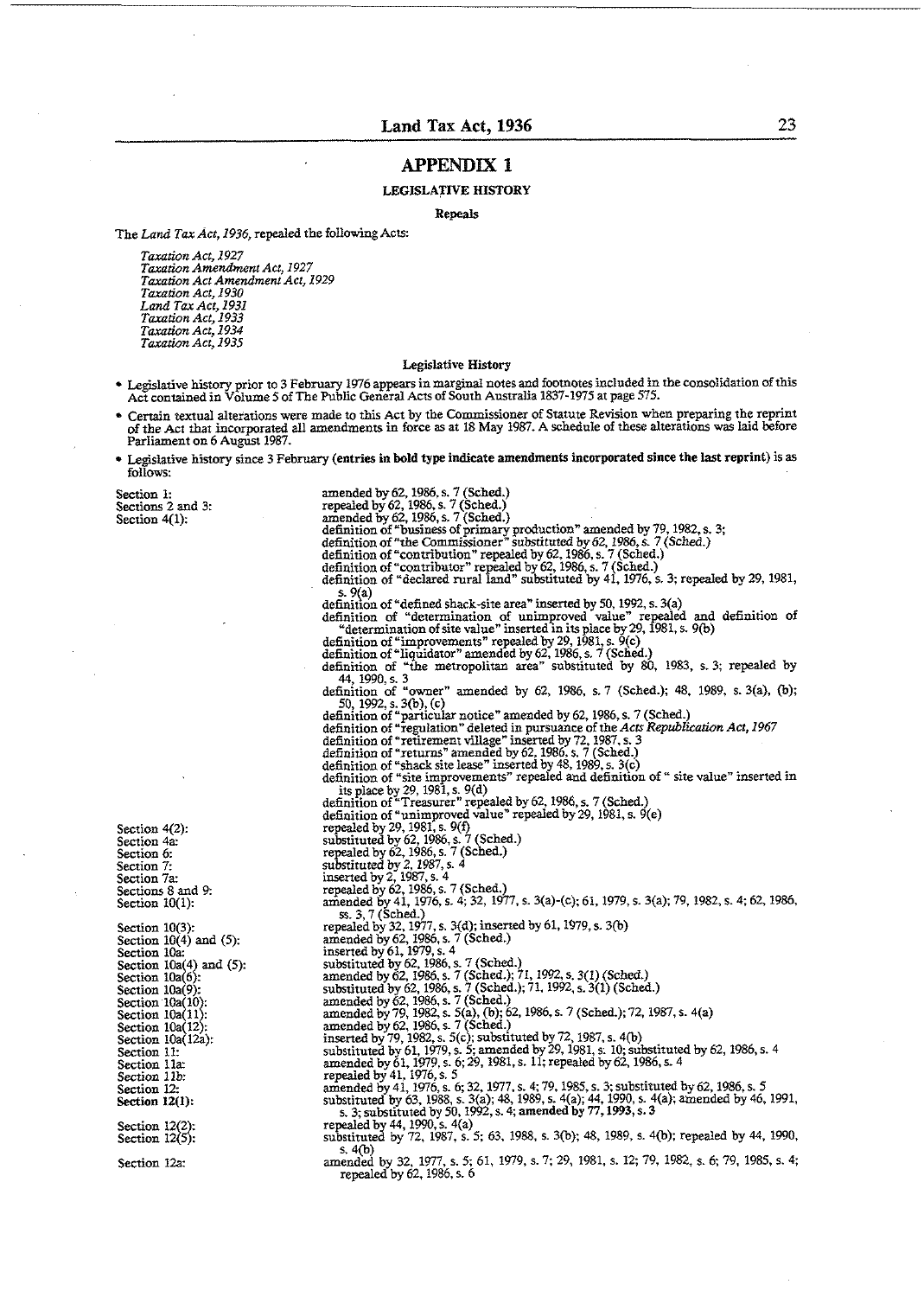Section 12c: Section 12d: Section 13(1): Section  $13(2)$ :<br>Section  $15(1)$ : Section  $15(1a)$ : Section 15(2).<br>Section 15(3):<br>Section 16:<br>Section 16: Section 19: Section  $32(1)$ : Section  $32(2)$ : Section 33: Section 34: Section 35(2): Section 35(2):<br>Section 36:<br>Sections 37 - 39: Section 40:<br>Section 41: Section 42: Section 42(1): Sections 43 and 44:<br>Section 56(1a) and (1b):<br>Section 56(2) and (3): Sections 56a and 57:<br>Section 58: Section 58a(1), (2) and (4):<br>Section 58b: Section 59: Section 53:<br>Section 61(1):<br>Section 61(2) and (4):<br>Section 61(5): Section 62: Sections 63 and **64:**  Section 65: Section 66: Section 66a: Section 66a: Section 66a(4):<br>Section 68(1):<br>Section 68(2):<br>Section 68(3) and (4):<br>Section 68(5): Section **68(6):** Section **68a:**  Section 68a(l): Section **68d** 1*j*.<br>Sections 68b and 68c:<br>Sections 69 - 72: Section 73:<br>Section 74(1) and **(2)**: Section 74(1) a<br>Section 74(3):<br>Section 75(1):<br>Section 76:<br>Section 76: Section 74(3):<br>Section 75(1): Section 76: Section 77: Sections 78 and 79: Section 80: Section 81: The first schedule:

amended by 41, 1976, s. 7; 32, 1977, s. 6; 29, 1981, s. 13; substituted by 62, 1986, s. 7<br>
(Sched.)<br>
inserted by 50, 1992, s. 5<br>
amended by 79, 1985, s. 5(a); redesignated as s. 13(1) in pursuance of the *Acts*<br> *Republica* amended by 79,1985, s. 50); repealed by 78,1986 (Sched. 5) amended by 79, 1982, s. 7(a); substituted by 62.1986, s. 7 (Sched.) inserted by 79, 1982, s. 7(b)<br>substituted by 79, 1982, s. 7(c); amended by 62, 1986, s. 7 (Sched.)<br>inserted by 79, 1982, s. 7(c); amended by 50, 1992, s. 6 inserted by 79.1982, s. 7(c) repealed by 79,1982, s. 8 repealed by 62, 1986, s. 7 (Sched.)<br>amended by 79, 1982, s. 9; substituted by 62, 1986, s. 7 (Sched.)<br>amended by 62, 1986, s. 7 (Sched.) amended by 79, 1982, s. 10; substituted by 62, 1986, s. 7 (Sched.)<br>substituted by 79, 1982, s. 11<br>substituted by 62, 1986, s. 7 (Sched.) amended by 79, 1982, s. 12; repealed by 62, 1986, s. 7 (Sched.)<br>repealed by 62, 1986, s. 7 (Sched.)<br>substituted by 62, 1986, s. 7 (Sched.)<br>amended by 79, 1982, s. 13; repealed by 62, 1986, s. 7 (Sched.)<br>substituted by 32, amended by 62, 1986, s. 7 (Sched.)<br>substituted by 62, 1986, s. 7 (Sched.): 46, 1991, s. 4<br>amended by 62, 1986, s. 7 (Sched.) amended by 55, 1977, s. 9; repealed by 78, 1986 (Sched. 5)<br>substituted by 62, 1986, s. 7 (Sched.)<br>amended by 62, 1986, s. 7 (Sched.)<br>substituted by 62, 1986, s. 7 (Sched.)<br>amended by 62, 1986, s. 7 (Sched.)<br>substituted by repealed by 62, 1986, s. 7 (Sched.)<br>substituted by 62, 1986, s. 7 (Sched.)<br>substituted by 62, 1986, s. 7 (Sched.) repealed by 62, 1986, s. 7 (Sched.)<br>substituted by 62, 1986, s. 7 (Sched.) inserted by  $41, 1976, s. 8$ ; amended by substituted by  $62, 1986, s. 7$  (Sched.)<br>amended by  $62, 1986, s. 7$  (Sched.)<br>repealed by  $62, 1986, s. 7$  (Sched.)<br>substituted by  $62, 1986, s. 7$  (Sched.)<br>substituted by  $62, 1986, s.$ repealed by 62,1986, s. 7 (Sched:] 7 (Sched.)